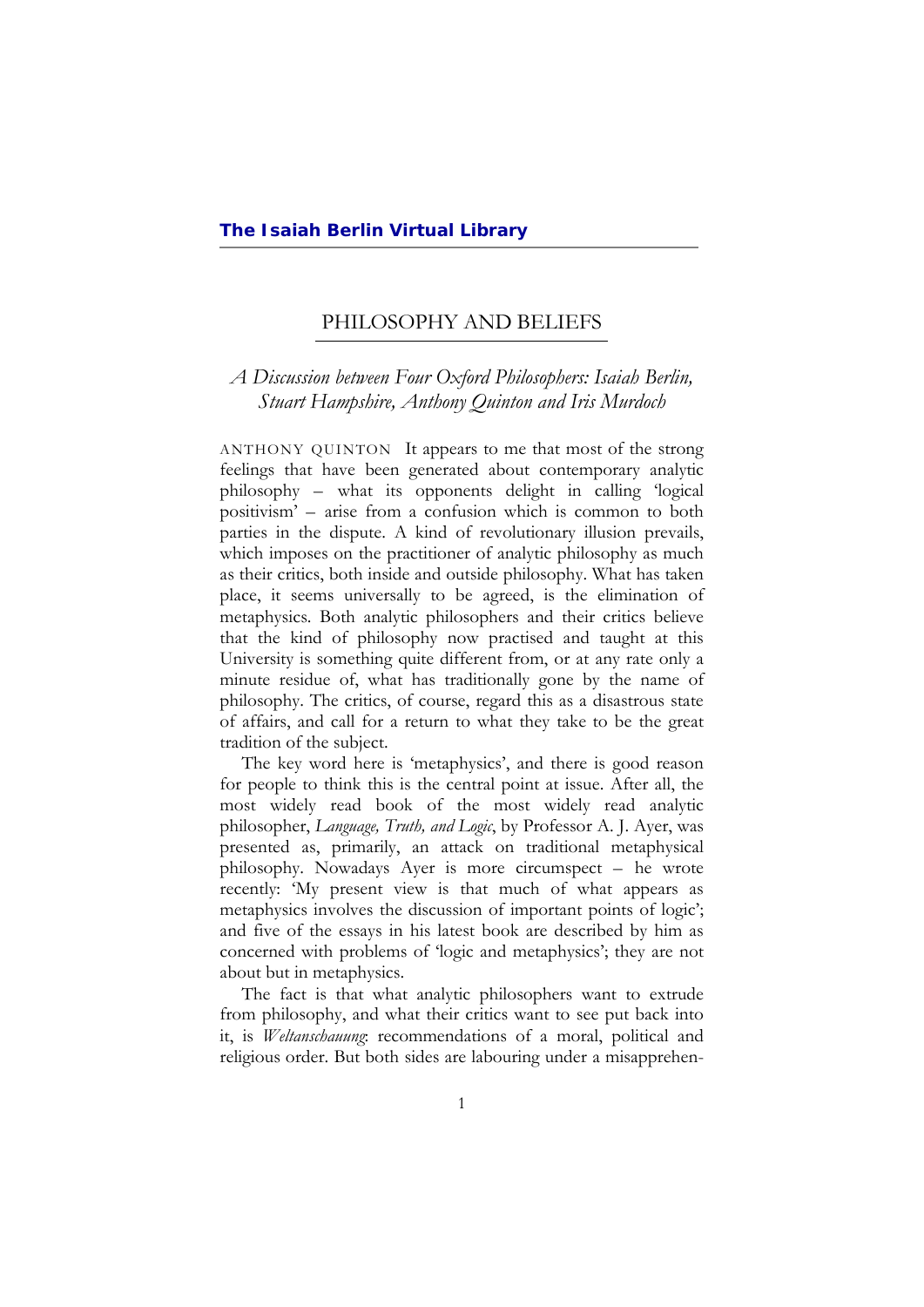sion. For *Weltanschauung* has never been the principal concern of those who would generally be agreed to be the greatest philosophers. I don't want to deny that there have been great men, great thinkers, and so in a very wide sense great philosophers, who have been essentially propounders of *Weltanschauungen* – Montaigne, Pascal and Nietzsche, for example, and the Hellenistic philosophers who flourished after the great age of Greek philosophy. Nor would I want to deny that many philosophers securely in the great tradition – Plato, Spinoza, Kant – held attitudes to life, and gave public expression to them as appendages to, or even parts of, their philosophy. But these attitudes to life are not what gives these men their importance in the history of philosophy. This can be clearly seen if we consider that there are equally great and traditional philosophers in whose work *Weltanschauung* does not appear at all – Aristotle, Duns Scotus and Descartes, for example.

In the philosophy of the great tradition, then, the presentation of attitudes to life is either secondary or absent. But what they did discuss is still discussed by contemporary analytic philosophers – substance, universals, truth, the nature of logical and mathematical truths, our knowledge of the external world, the nature of mind, and the logical character of moral thinking. There has been a revolution all right; but it lies in the method of approach to philosophical activity and not in the subject-matter of the activity. What was formulated and discussed in psychological terms is now more commonly treated in a more linguistic fashion. Instead of attending to the actual process of thinking, philosophers now concentrate on the way in which thoughts are expressed; the results of processes of thinking. But to this transformation, which is of the greatest technical importance, the conventional objections to analytic philosophy have practically no relevance at all.

STUART HAMPSHIRE But surely the great philosophers were concerned in their philosophies with questions of *Weltanschauung*, almost without exception? And it was certainly more than a separable appendage to their philosophies; at least in their intention. Admittedly they also wrote about questions of logic and of logical analysis; largely the questions which we still discuss now. But they certainly thought of these questions as essentially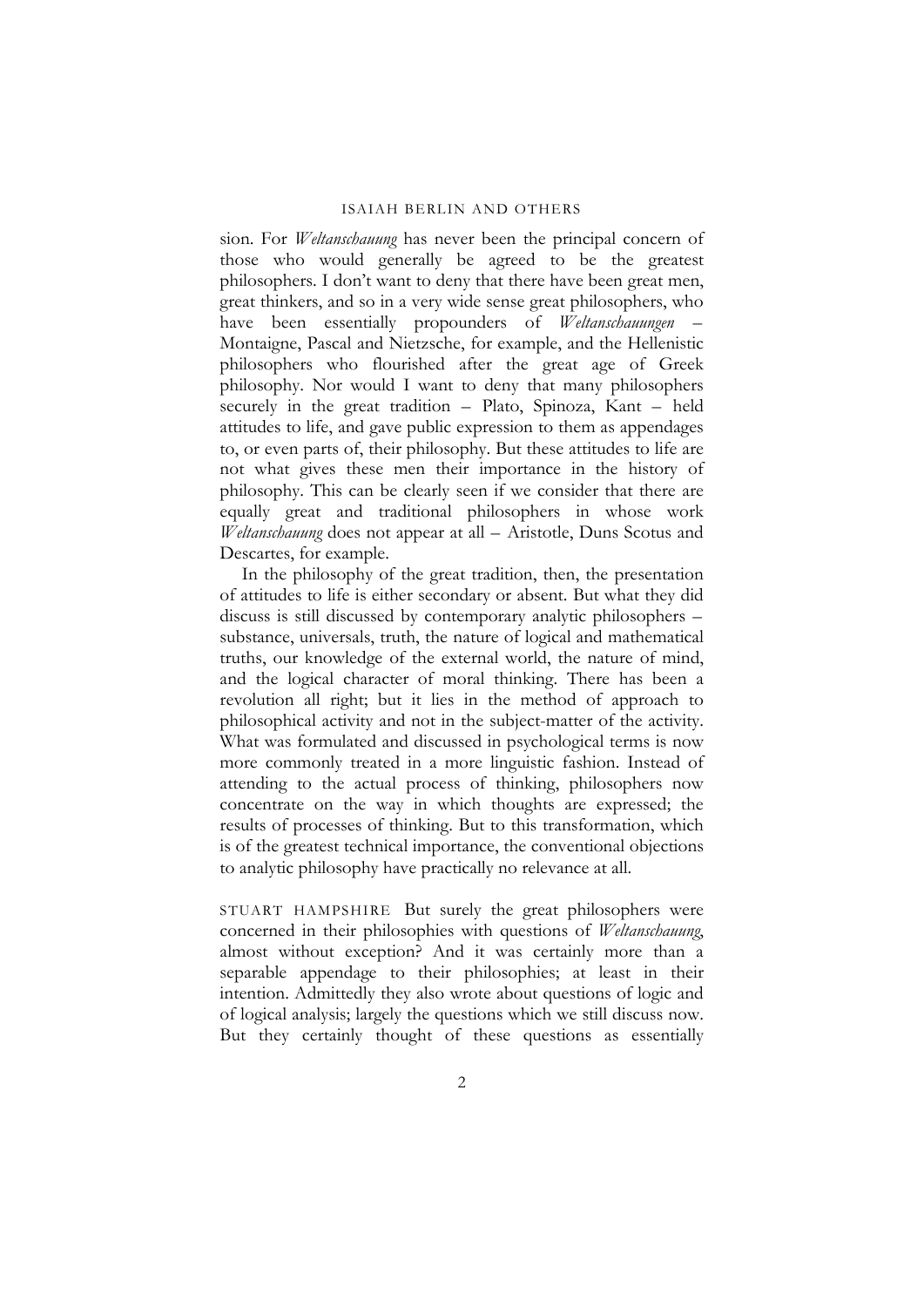connected with *Weltanschauung*, in any natural sense of this word. Personally I think they were right and that there is this connection between logic and *Weltanschauung*. It would be a very large change if philosophers now no longer thought there was, or should be, such a connection.

QUINTON *Weltanschauung* was never their central concern; or, at any rate, whatever may have been their ultimate intentions, it was never what they spent most time on, and is not what they are famous for. And there was, generally, no necessary connection between their technical philosophy and the *Weltanschauungen* they sometimes expressed.

I think that what the critics of contemporary philosophy often have in mind as an ideal is what I shall call 'the great liberal philosopher'; that is, a man who is both a professional philosopher and vigorously concerned with the principal moral and social questions of his time. The great liberal philosophers of the twentieth century have been Russell, Dewey, Croce and Bergson. Looking further back, Kant and Mill can certainly be put in this class. These thinkers were all on much the same side in social issues; all of them have taken a more or less liberal, permissive, stand in moral, political and educational matters. But their philosophies (in the technical sense) are all utterly different. Dewey is perhaps a kind of link between Russell and Bergson; and again Bergson, seen from a distance, has some affinities with Croce; but it would be hard to find two philosophers more utterly opposed, in a technical respect, than Russell and Croce.

IRIS MURDOCH I think you are defining '*Weltanschauung*' rather too narrowly. It's only very roughly and in relation to a few general issues that the philosophers you mention are 'all on the same side'. These general ideas may be what we would consider important ones – but it is also important that the terms in which these philosophers argue, and encourage others to argue, about morals and politics, contrast in striking ways. Their agreements on practical issues are narrow by comparison, and flimsy in so far as they emerge from conceptual backgrounds of a different type. Followers of Croce and followers of Russell see the world differently; and one would expect such people, even if they were in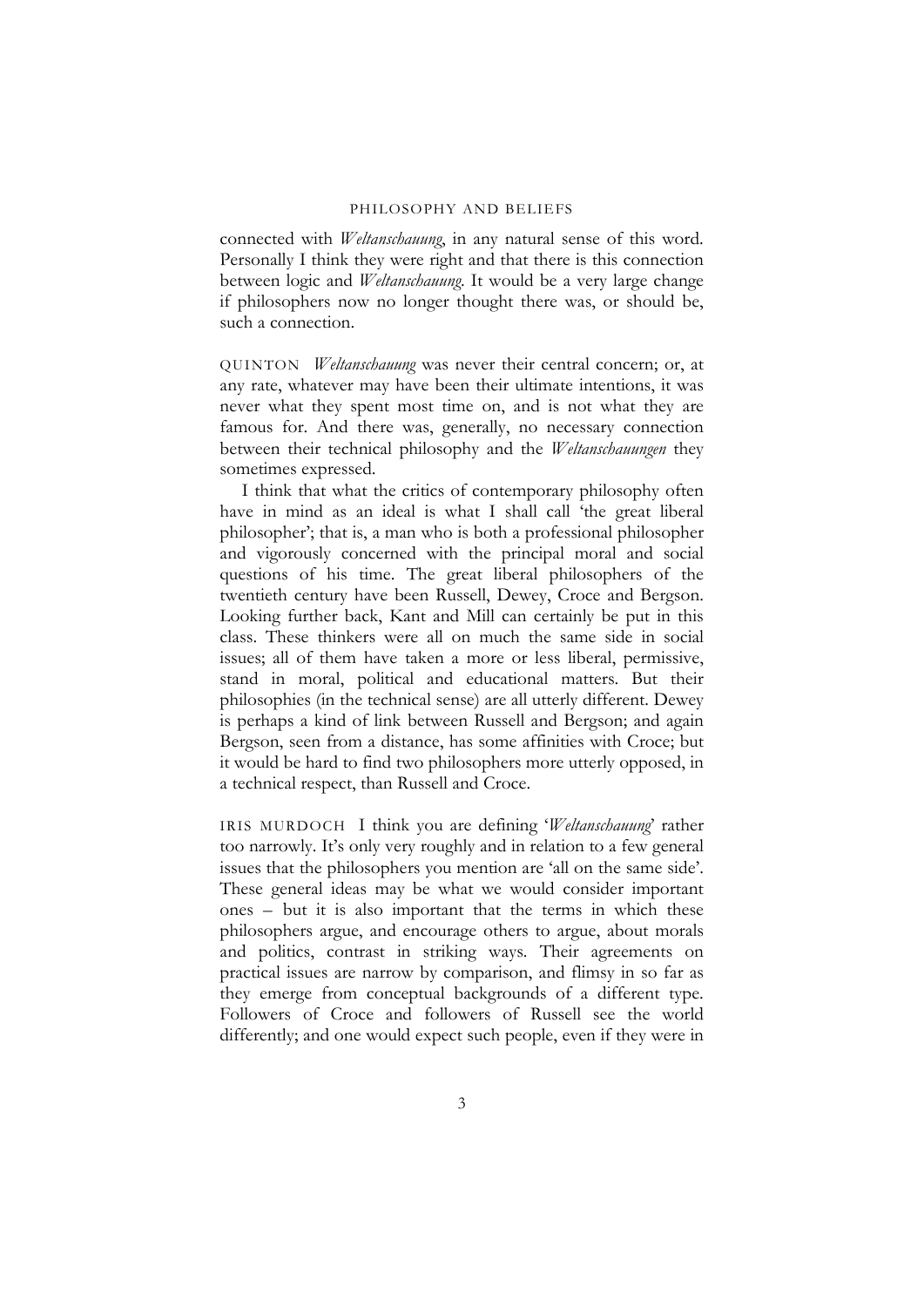practical agreement at certain moments, to develop differently. In a shifting situation one could not rely on their agreeing.

HAMPSHIRE I think that the point is that those whom we now recognise as the great philosophers, in our sense of 'philosophy', make their attitudes to life, their moral attitudes in the widest sense, rest on a groundwork of logical doctrine. This is the respect in which they differ from Nietzsche, and from other, possibly inspired, thinkers whom we would not now recognise as philosophers.

QUINTON Consider the matter historically. Let us take the case of Kant. The historical consequence of Kant's philosophy was Romantic German idealism – Fichte, Schelling and Hegel. These Romantic idealist philosophers were politically reactionary and obscurantist; they put their technical inheritance from Kant to work in support of Romantic nationalism. But Kant himself was a liberal. I don't think myself, I admit, that he was quite such a milkwhite progressive as Dr Popper makes him out to be: not just because of the concealment and disguise that the dismal political conditions in which he lived made necessary, but because of his rather hearty insistence on antagonism and conflict as indispensable conditions of human progress. This breezy activism comes out in his ethical writings, too, where he characterises the happy and indolent South Sea Islander (who is perhaps more an ideal than an anthropological reality) as 'immoral' in neglecting to develop his capacities. For all that, Kant was more of a liberal than anything else; and his philosophical successors were certainly not.

ISAIAH BERLIN I cannot agree with Quinton. Of course there are thinkers whose general attitude – what you have called *Weltanschauung* – is stated in language so vague and 'emotive' that it does not, at least prima facie, seem to follow from any clearly held beliefs about the world which can be stated in definite propositions. But one cannot possibly generalise. Kant's liberalism (in particular his doctrine that one is forbidden to use other human being as means to one's own ends: that exploitation and degradation of others is against the moral law) follows from his ethical doctrines; and these are certainly capable of being stated in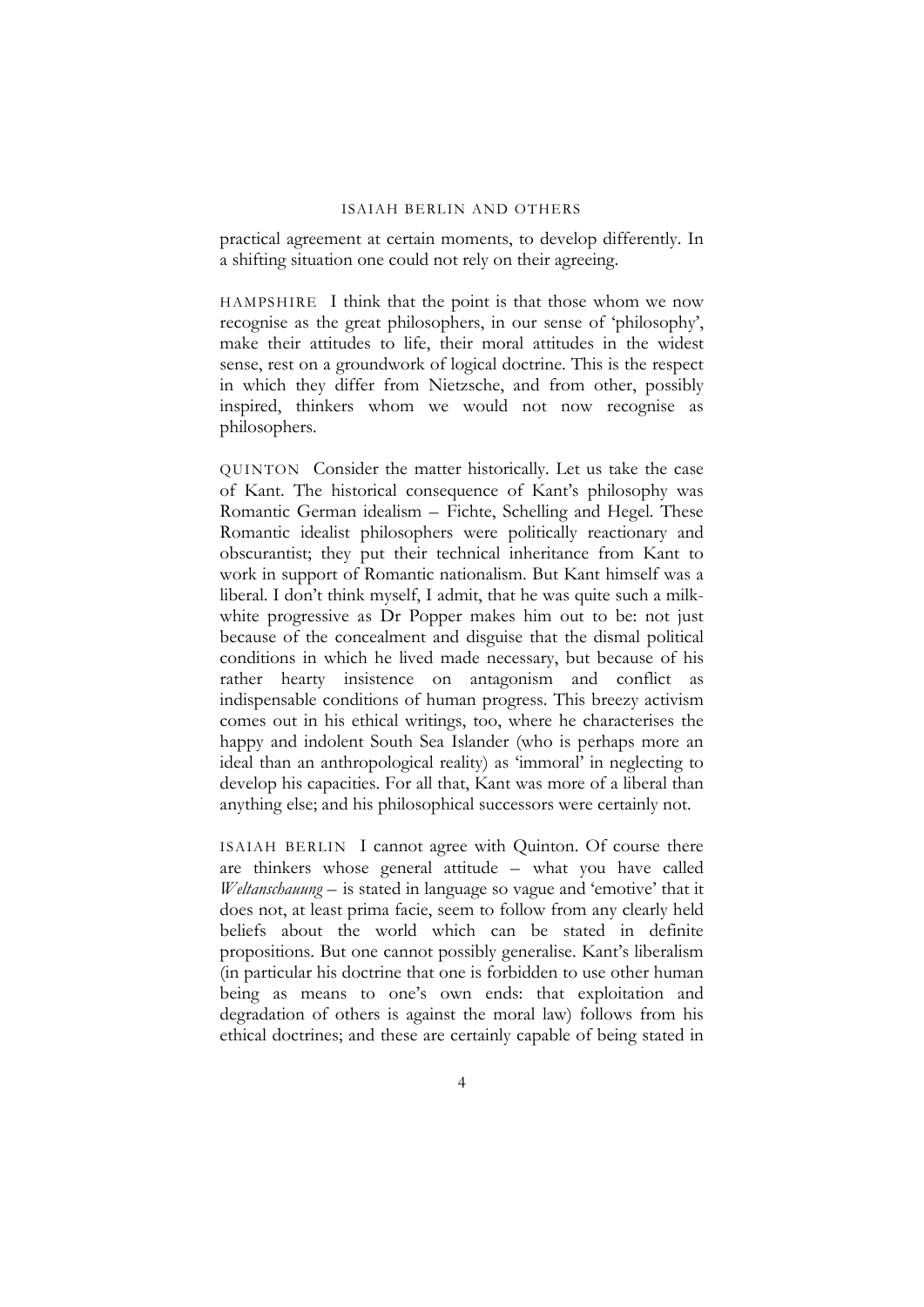lucid philosophical prose; can be examined from a logical point of view; are susceptible of rational argument; and so on; they aren't just attitudes capable of being conveyed but not stated in lucid terms. And the same, I should have thought, is true about Spinoza or Hobbes, whose moral and political views directly follow from their beliefs about the world. For if the latter are false, the former are affected directly: are logically undermined to some degree. So that I cannot see that a *Weltanschauung* is always and necessarily logically independent of the 'professional' doctrines of a philosopher. Indeed, this dependence is particularly notable in the case of the great classical philosophers from Plato to Russell. As for Kant's relation to Fichte and Hegel: no man's views can be made responsible for the use to which they are put. And anyway Kant might well have regarded the arguments of the Romantics as not merely abhorrent to him but fallacious.

HAMPSHIRE Yes, I don't think we ought to judge a philosopher's intentions by his historical consequences. Fichte, Schelling and Hegel each had to modify Kant's logical doctrines in a characteristic way in order to arrive at their different *Weltanschauungen* – their different moralities, their different political beliefs, their differences in aesthetics.

But the real point at issue is this. Kant, like his successors, did draw political, and other, conclusions from his philosophy – in the narrowest, most technical sense of 'philosophy'. If in the present state of opinion Oxford philosophers do not draw moral, political and other non-specialist conclusions from their philosophy, then your thesis, Quinton, that contemporary Oxford philosophy is in the main philosophical tradition will not stand up. It would be a great change if philosophy were now thought to be ethically neutral by philosophers themselves. And I think it would be a change for the worse; because I think it would be an intellectual error, and also a self-deception.

QUINTON I admit that in the past differences in philosophical viewpoint clearly did have important practical consequences. The different opinions of Thomists and Scotists in the later Middle Ages – differences about the respective provinces of faith and reason, of theology and philosophy – were connected with the principal political issue of the time: the controversy over the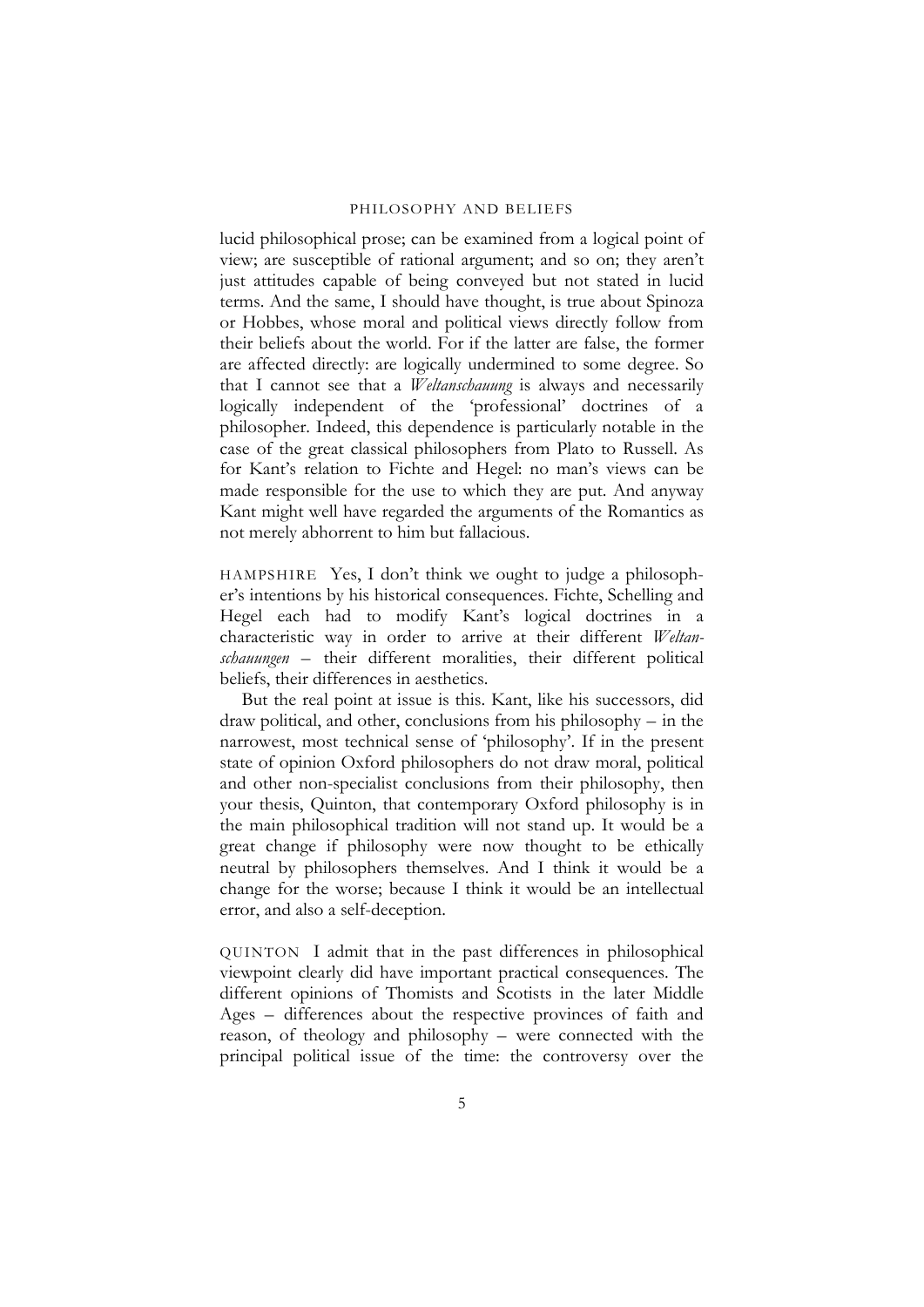respective authorities of Church and State. William of Ockham, after all, who was a follower of Duns Scotus on the philosophical question about the limitations of reason in theology, was one of the most vigorous political pamphleteers on the anti-papal side; while Aquinas committed himself, without anything like the same degree of political engagement, to papal supremacy. I don't think there is any doubt that the philosophical views were normally associated with certain regular political consequences; and these proponents usually believed the philosophical views to entail these consequences. On the other hand, it was not necessary to draw anti-papalist conclusions from Scotist premisses; I don't believe that Scotus himself did so; and the same conclusions could have been drawn from quite different premises.

HAMPSHIRE Leaving the historical point for a moment: are you saying that acceptance of the commonly accepted logical doctrines of contemporary philosophy has no relevance to one's moral beliefs or attitudes? That is, that no moral beliefs are excluded by logical doctrines, and that none are supported by them?

 $\text{O}\text{U}\text{INTON}$  I think – and I take it that this is the view of many contemporary philosophers – that there is no logical connection between philosophical doctrines and moral or political attitudes. What is more: I should want to argue that there is plenty of evidence to show that there is a practical gap between the two things as well. Generally speaking, furthermore, this lack of any uniform connection between a given philosophical standpoint and a given *Weltanschauung* has always been evident if the examples taken are not too close together in time. Over short periods the mere fact of their being all held by one forceful and admired person will lead people to accept or reject as a group a set of opinions which are, logically, quite heterogenous.

Thus Hegelian idealism was very often associated with its founder's patriotic authoritarianism. But T. H. Green was an intellectual ancestor of the Labour party, with his pleas for State intervention; Bosanquet was a philanthropic liberal; and McTaggart took a low view of the State altogether. And Marx, after all, began as a Hegelian, and retained many of Hegel's doctrines intact in a system which was thought to have political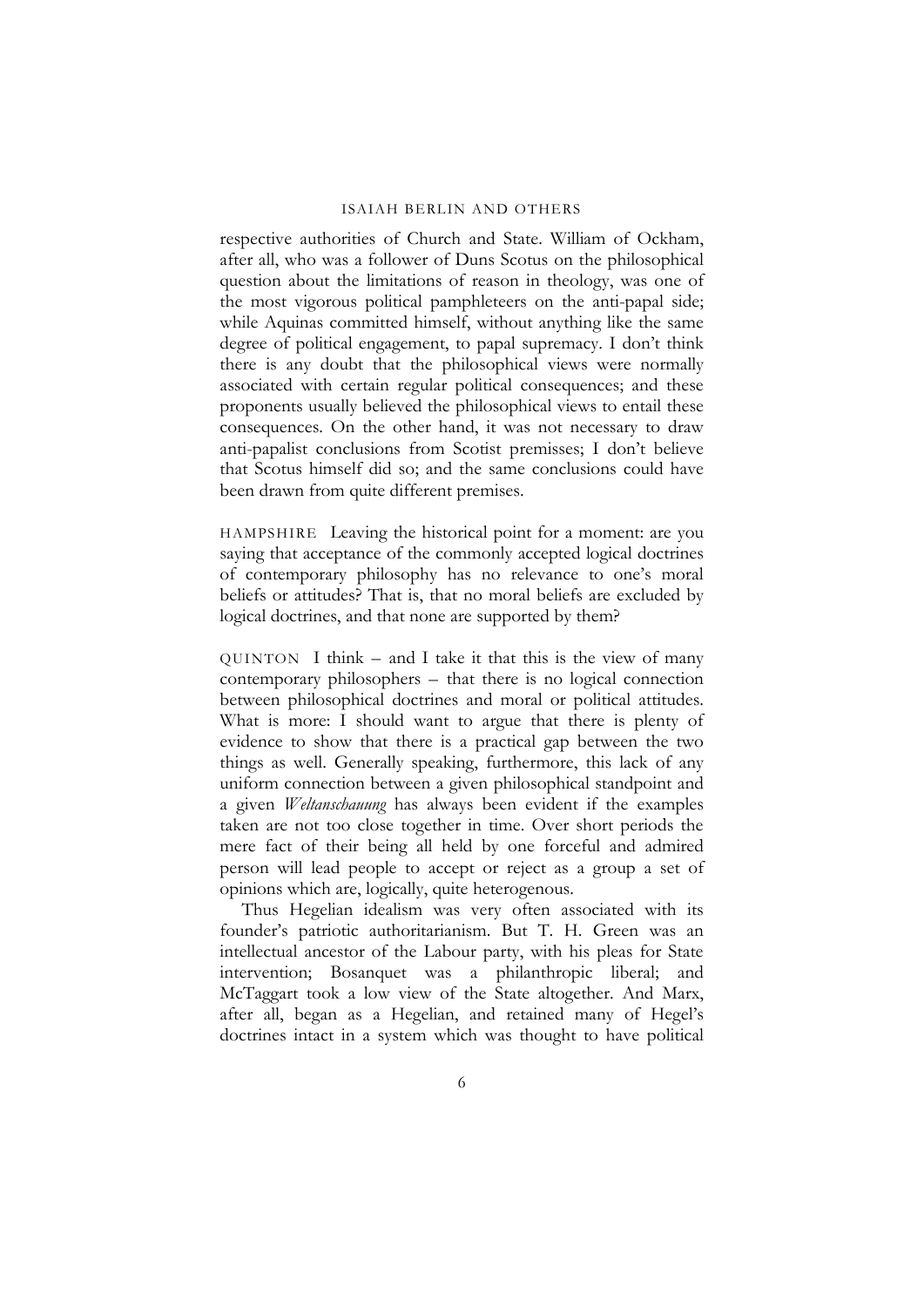consequences diametrically opposed to the political outlook of Hegel.

MURDOCH I still think your view seems true only when one divides people into groups roughly, and on the basis of their attitude to a few simple issues. But the differences can't be treated as if they were of no practical importance. Your notion of the 'practical gap' is, I suspect, partly suggested by a powerful philosophical belief in the 'logical gap'.

This method of division, which overlooks deep ideological disagreement, is also implicit in 'liberal' procedures. We take a vote on a practical point, and what lies behind people's overt decisions is private and their own affair. But this is a sort of political norm and not a fact. Differences of conceptual approach, even though combined with perhaps temporary practical agreement, are ignored at our peril. In the Labour Party, for instance, it makes just the greatest difference in practice whether someone is a socialist of a T. H. Green type or of a Benthamite type.

QUINTON I will readily admit that certain philosophical views are more psychologically consistent with some moral and political attitudes than with others. But this is a contingent matter; and the psychological connection is usually less enduring than the philosophical view in question. This is a non-logical – but not by any means illogical – association which might be explained, as I suggested before, by the powerful but impermanent influence of great men. So I do not think that this connection, being a contingent, temporary and psychological one, affects my point.

BERLIN But it is not just a question of psychological compatibility. If you think (like the French materialists) that men are nothing but material objects in space, determined wholly by fixed natural laws, your notions of value – of, say, what is good or bad – which you may trace entirely to, and even define in terms of, physical appetites of an unavoidable kind, will be very different (and properly so) from [the notions of] those who identify such values with the commandments of a revealed deity, or of one's own immaterial soul – commandments which may be disobeyed – or alternatively which you regard as unalterable in principle by education and environment. Ethical, political, aesthetic views seem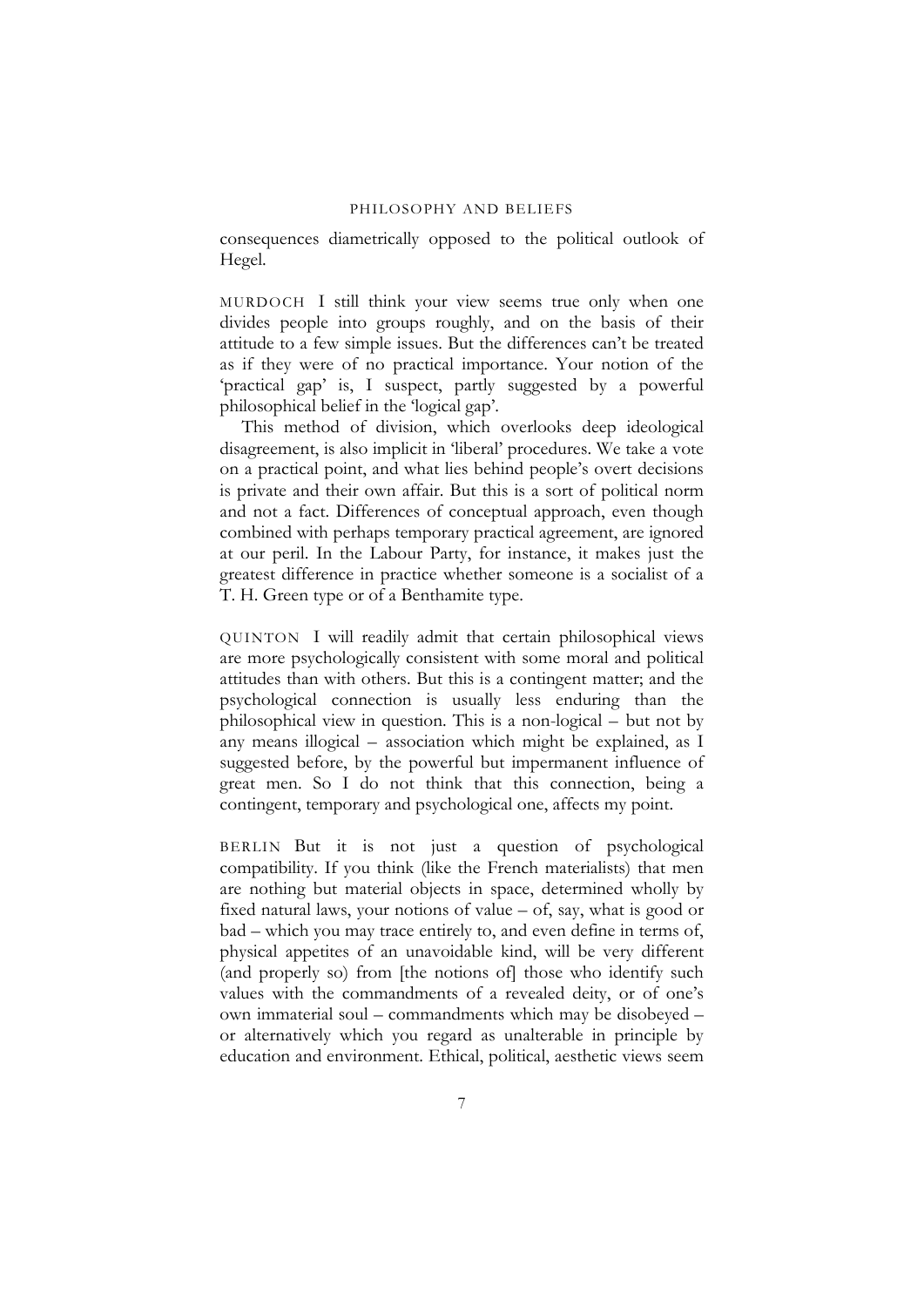to me capable of being logically connected with beliefs about the universe, or even with beliefs about logic itself (e.g. whether there can, or cannot, be a priori ethical proposition); even if they are not always so connected.

HAMPSHIRE I agree. For the holders of certain philosophical views, certain alignments, as Berlin says, are altogether excluded, since for anyone thinking as a philosopher in certain particular terms, certain attitudes would be inconceivable, in the sense that there would be no place for them in that particular system of thought. They could not even be formulated. It is not merely a matter of logic; nor of psychological idiosyncrasy.

But may I now go back to one point in Quinton's original thesis? As I understood it, he was saying that modern philosophers, whatever some of them may have thought or said, were not really overthrowing 'metaphysics' – in the sense of overthrowing the traditional problems of philosophy. They were really limiting the scope and claims of philosophy, and particularly overthrowing the claim that there is, or can be, a connection between logic and *Weltanschauung*.

QUINTON I should prefer to put it like this. The so-called philosophical revolution was a real revolution; but it was primarily a *technical* one. There was not a change in the subject-matter of philosophy, but rather in the manner of formulating and discussing it. This change brought with it a clearer realisation of the relation – or more properly the lack of relation – between philosophy and *Weltanschauung*. A clearer realisation, but still not clear enough; since the metaphysics that the more polemically-minded philosophers thought they had eliminated was not very noticeably there to be got rid of. So they were not so much extruding *Weltanschauung* as they thought; but rather trying clearly to demarcate philosophy so as to exclude it.

But since they failed to distinguish *Weltanschauung* from metaphysics, they thought they had done a great deal more than this. Nevertheless, they continued in fact to concern themselves with the traditional problems of philosophy.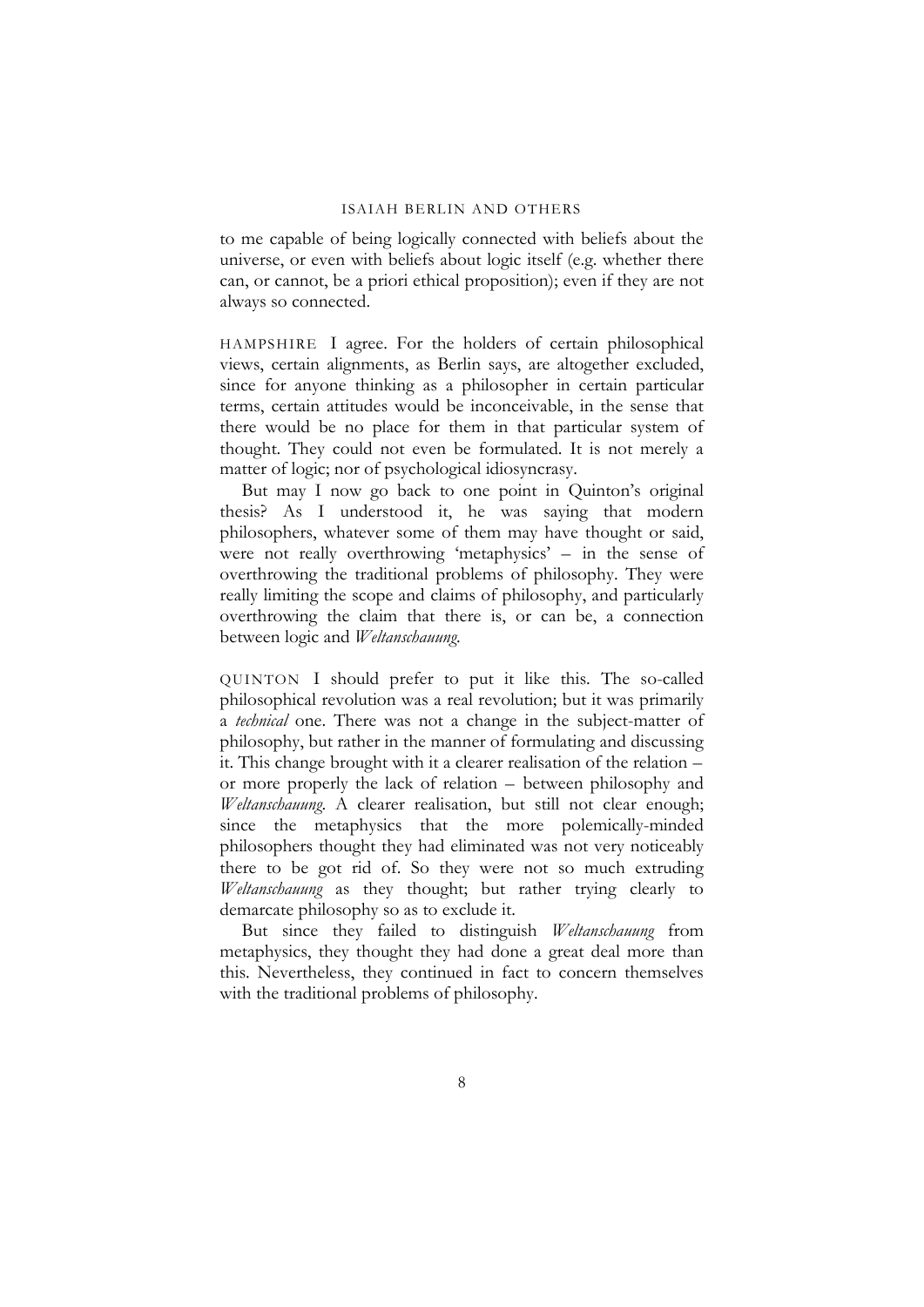HAMPSHIRE So analytic philosophers were really still dealing with metaphysical problems?

QUINTON Yes; though these were framed in slightly different terms.

BERLIN I think the analytic philosophers' claim  $-$  if they make it – to have divorced philosophy and *Weltanschauung* is a false one.

QUINTON There was no divorce because there had never been a marriage; at most, a series of impermanent liaisons.

BERLIN I really see no reason for believing this. Psychologically almost any view may be held together with any other view, I suppose; but that does not mean that this is justifiable; and one of the tasks of philosophers is, precisely to examine compatibilities of a given logical or metaphysical or scientific doctrine with ethical or political ones.

HAMPSHIRE If, as Quinton seems to be saying, the analytic philosophers were concerned with removing the basis of other people's *Weltanschauungen*, how is it that they left thinkers like Nietzsche alone?

MURDOCH These people are not interfered with because they don't use what we would call philosophical arguments. Rightly or wrongly, they are not regarded as 'doing philosophy'. Whereas a thinker like Hegel, whose world outlook is supported by philosophical arguments, or rather is presented in terms of recognisable philosophical concepts, would be an object of attack.

HAMPSHIRE You mean that sages like Nietzsche did not attempt to give any logical demonstration of their views.

BERLIN Yes; to the rigorous analytic philosopher they would be merely an intellectually harmless form of literature. And I believe that here the rigorous analytic philosopher would be mistaken. Napoleon (who invented, I believe, the opprobrious sense of the word 'idéologue') showed more insight, when he decided that what the positivists of his own time thought was positively dangerous to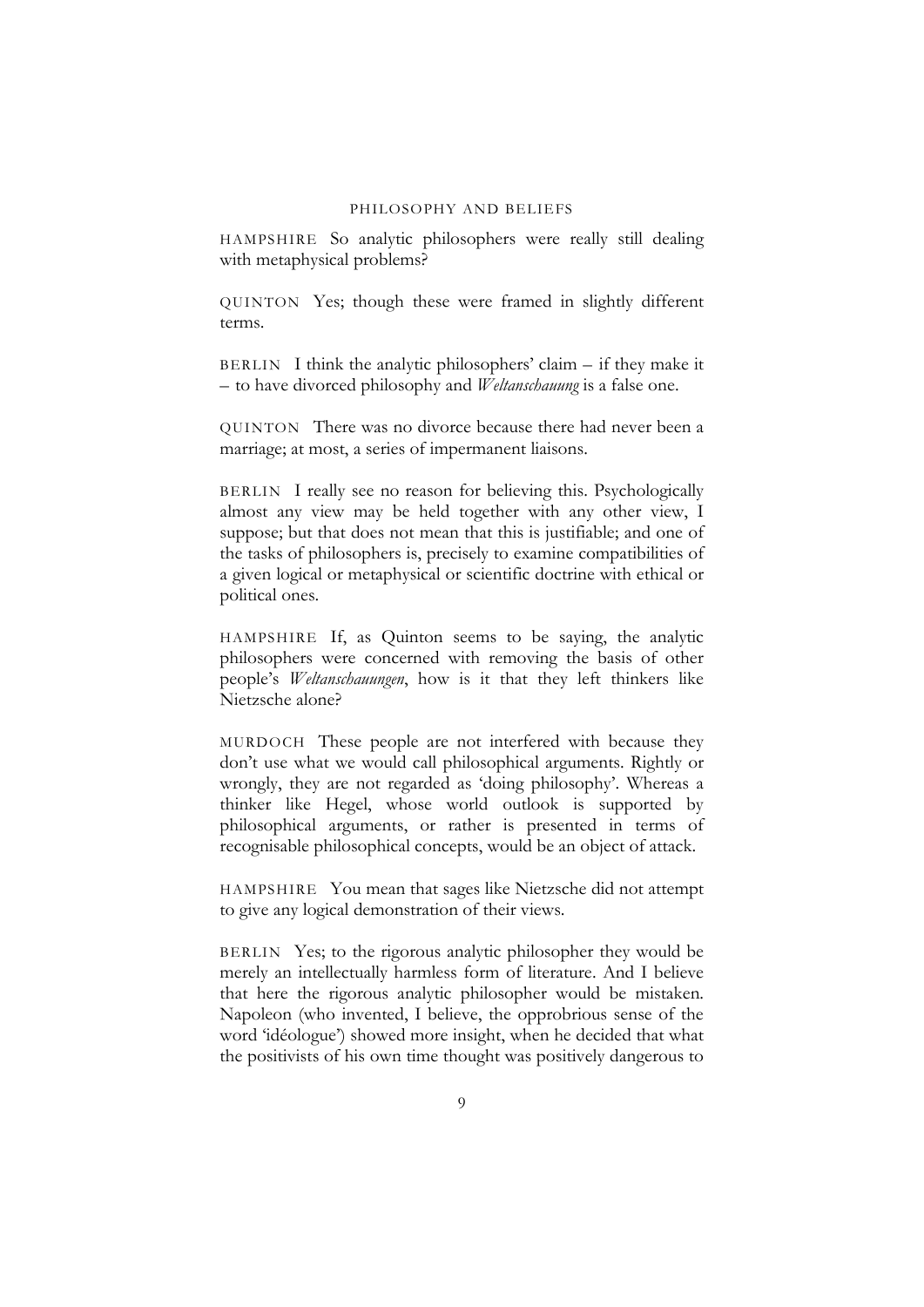the security of his regime – whereas the Catholic doctrines of Bonald, who looked on him as a vile usurper, he thought were, if anything, favourable to his rule.

MURDOCH But I don't think that Quinton was saying that the analytic philosophers dismissed *Weltanschauungen* as not worth bothering about.

HAMPSHIRE No; his point was rather that they objected to the logical manoeuvres designed to support *Weltanschauungen*.

BERLIN But I am still not clear, after all this talk of *Weltanschauung*, just what we have in mind: what counts as one. Let me take some doctrine at random. Phenomenalism, for instance; I mean the view that the world ultimately consists of systems of experiences, that there are no non-empirical lumps of stuff behind the scenes. Well: is phenomenalism a *Weltanschauung*?

HAMPSHIRE Lenin thought it was. Or rather, he thought that a phenomenalist would have grounds, in his phenomenalism, for rejecting certain interpretations of history, and for accepting others. And therefore he attacked phenomenalism.

BERLIN But he attacked it because he thought it was simply untrue, not because it was a rival *Weltanschauung*; and as fallacies in one province might lead to denial of what he thought true and important in others, it must be refuted.

HAMPSHIRE Surely Lenin saw it, and attacked it, as a rival *Weltanschauung*. The point of his assault on Mach was that acceptance of Mach's kind of phenomenalism would have made it impossible for people to talk in a Marxist way.

QUINTON But isn't Lenin's attack on phenomenalism just the clearest case of his astonishing crudity as a philosopher? His train of thought seems to have been this: phenomenalists like Berkeley deny the independent reality of the material world; this is to divert the attention of the working-class from their real, material interests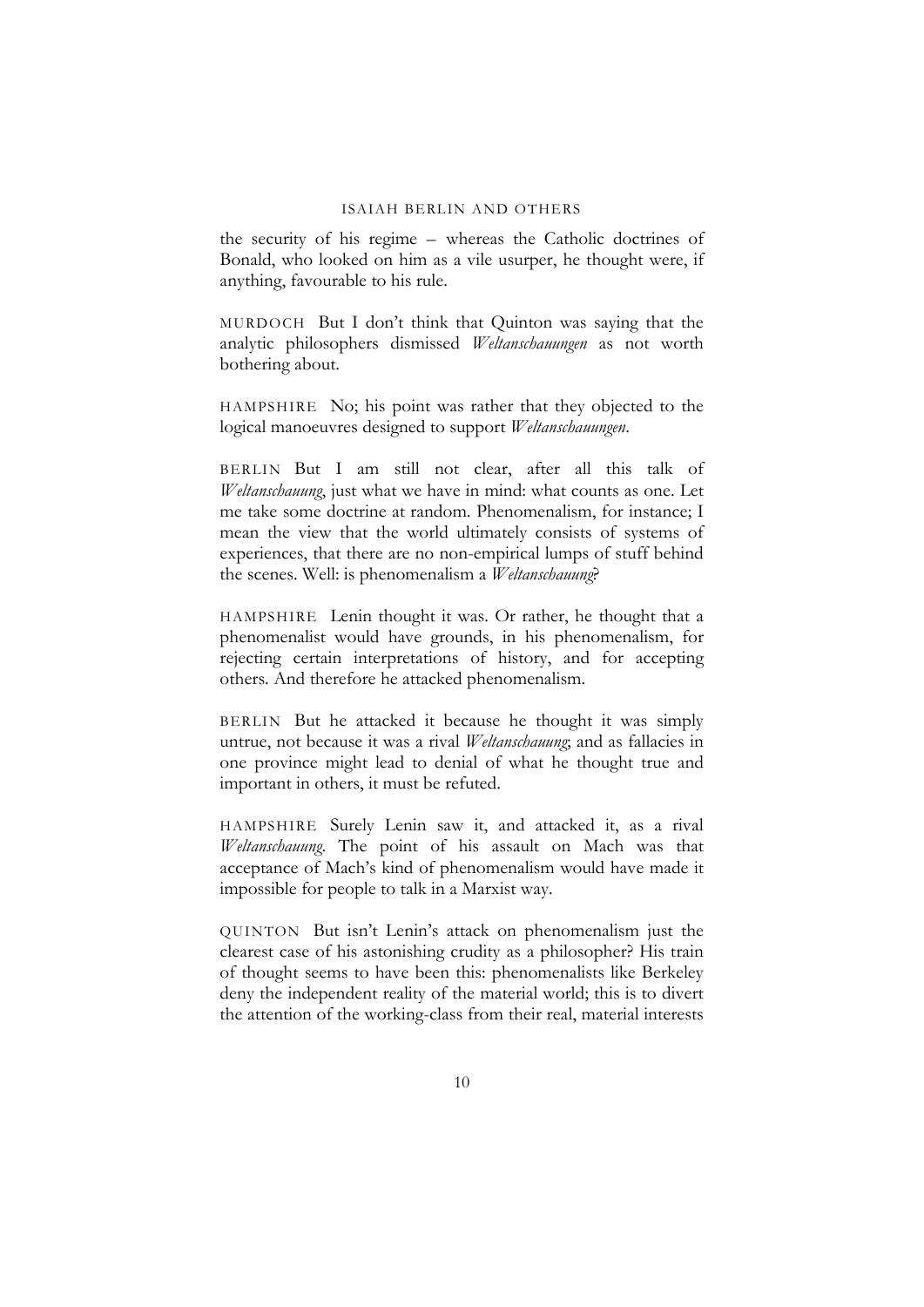to pie in the sky; therefore Berkeley and those who agree with him are enemies of the working class.

BERLIN I don't believe – indeed it is obviously not true – that phenomenalists always have been so very other-worldly; but I think that for Lenin it was a matter of nipping in the bud what he detected to be latent 'religious' tendencies among Marxists; he thought that the materialist propositions which he derived from Feuerbach, Marx and Plekhanov were not compatible with the (crypto-Kantian) tendencies of some Bolsheviks to divorce questions of ultimate ends from those of historical materialism. I should have thought that he was quite right. His 'refutation' is a poor intellectual performance; but his own motive for compiling it seems sound enough.

HAMPSHIRE Surely the episode we have been discussing is itself enough to throw doubt on Quinton's original thesis.

MURDOCH May we go back a bit? I think that what lies behind Quinton's view is a current assumption, which I should call a 'liberal-scientific' assumption, to this effect: that there is the world of clearly established facts on the one hand, about which we are all in agreement, and there is the world of private personal attitudes on the other, about which we attempt to be tolerant. (Agnosticism here is a form of tolerance.) The early analytic philosophers were, as we know, particularly fanatical in insisting that we should take as real only the world recognised by natural science. The more austere forms of the Verification Principle condemned much of what we thought. We think that our philosophy has never entirely got over this prejudice, which is reflected in the recent and current uses of the word 'attitude'. Contemporary ethics, for instance, no longer connects moral judgments with emotions, but it connects them exclusively with consistent practical choice. Moral differences then are seen as differences in attitude in the sense of differences of overt choice, and not as differences of moral concept. But, as I suggested before, this determination to see differences as differences in voting is itself part of our liberal *Weltanschauung*.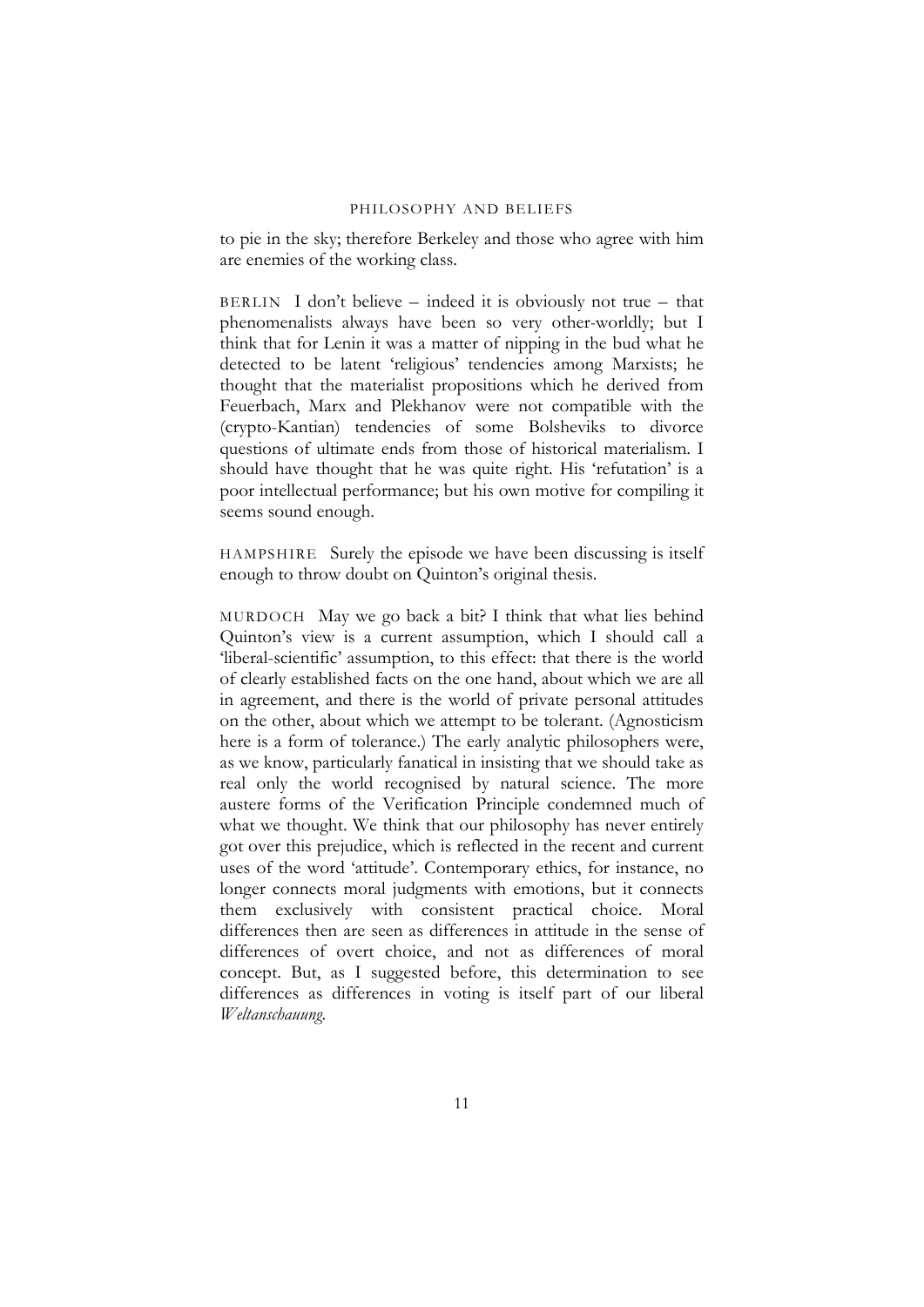BERLIN I still am not really sure what a '*Weltanschauung*' is supposed to be. I should have thought that the term usually meant general attitudes to life: such as optimism or pessimism; sensing purpose in all things, or the lack of it; monism or pluralism; what William James distinguished as 'tough-' or 'tender-'minded attitudes; and the like.

HAMPSHIRE But apparently what the logical analysts want to say is either (1) that moral, political and aesthetic opinions are not subjects for rational argument, or (2) that arguments which would be recognised as philosophical, in the new and narrower sense, do not, or should not, occur when we are defending them.

I do not know whether most Oxford philosophers do now hold either or both these views. If they do, they seem to me to be wrong.

QUINTON These two views are very different. The technical revolution in philosophy is only relevant to the question in that it emphasises the independence of the 'opinions' mentioned from philosophy.

But my original argument was that whatever the relation may be between technical philosophy and *Weltanschauung* – and here, against Hampshire and Berlin, I would maintain that the analytic philosopher's insistence that there is no logical connection between the two is correct and helpful – a change of view about this relation does not constitute a revolution in philosophy of the kind which some philosophers, and critics of philosophy, believe to have taken place. The logical detachment of philosophy from *Weltanschauung* is not specific to analytic philosophers; it was made clearly enough by for instance Dilthey, who was by no means of that school; and it does not constitute a rupture with the great tradition of the subject, because those who are generally recognised to be the chief ornaments of this tradition do not depend for their places in it on any *Weltanschauungen* they may have expressed. Professor Ayer is not, in this very wide sense, a new kind of philosopher, he is essentially interested in the same sort of things as Descartes. And if Descartes is a metaphysician, so is Ayer. Equally those who criticise Ayer's conception of philosophy will not find what they are looking for in Descartes.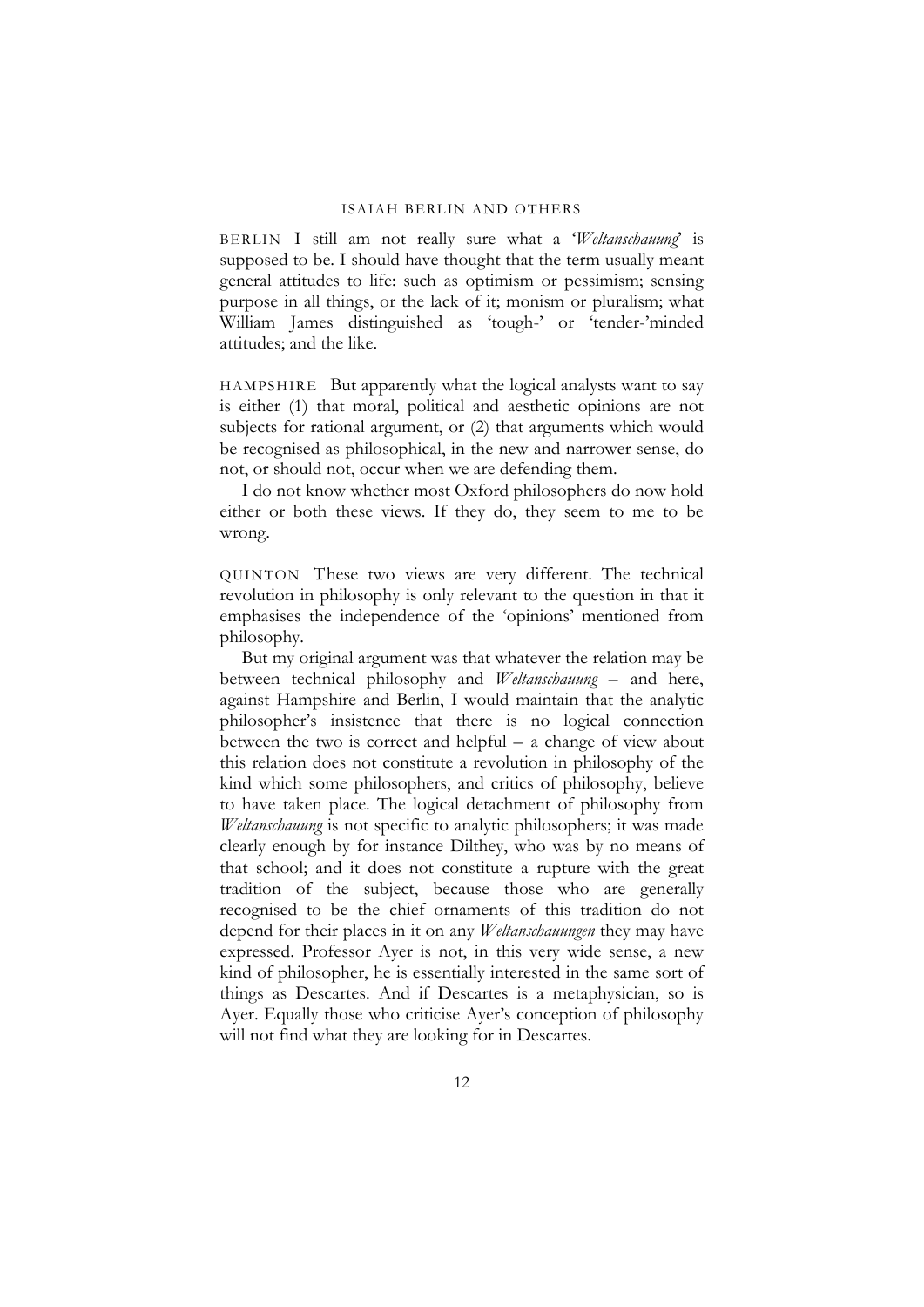HAMPSHIRE I disagree with you both about Descartes and about earlier logical positivism – the philosophers of the Vienna Circle, whom Ayer followed very closely in *Language, Truth, and Logic*.

Descartes was concerned to reconcile the new mathematical physics with Catholic theology. His philosophy entailed a particular doctrine of the human soul, its relation to the body and its possible immortality; and of the relation of faith and reason. He was a distinctively Catholic philosopher.

The philosophers of the Vienna Circle were campaigning anticlericals and rationalists, explicitly excluding whole systems of belief as empty, void of content, as scarcely statements at all, susceptible either of belief or disbelief. All rational discourse, in their philosophy, must approximate to scientific discourse – unless it is mere expression of feeling.

Wittgenstein, I admit, is an entirely different case; in his later teaching he explicitly repudiated the philosophy of the Vienna Circle. He made a wider and more emphatic separation between philosophy, in his narrow sense of the word, and *Weltanschauung* than any philosopher had ever made before. And I admit that he has had more influence in Oxford, and in English philosophy generally, than the Vienna Circle. But this separation is itself a logical doctrine, and one which entails important consequences outside philosophy. The way in which one discusses, and states, religious, moral and aesthetic opinions will change, if one agrees that philosophy is irrelevant to them. And the status of one's religious, moral and aesthetic opinions will change, in the sense that one will believe that there are compartments, walls dividing different kinds of enquiry, which one did not believe to be there before.

But I should have thought that the usual complaint about Oxford philosophy was that it is trivial in its subject-matter – all about grammar and words.

MURDOCH Aren't we dealing here with two quite different lines of attack on contemporary philosophy? The analytic philosophers of the 1930s were supposed to be undermining religion and morals, because they seemed to suggest that there were no rational arguments which could be used to support religious or moral conclusions. Their activities, and those of the logical positivists proper, were not trivial. It was rather that their views had the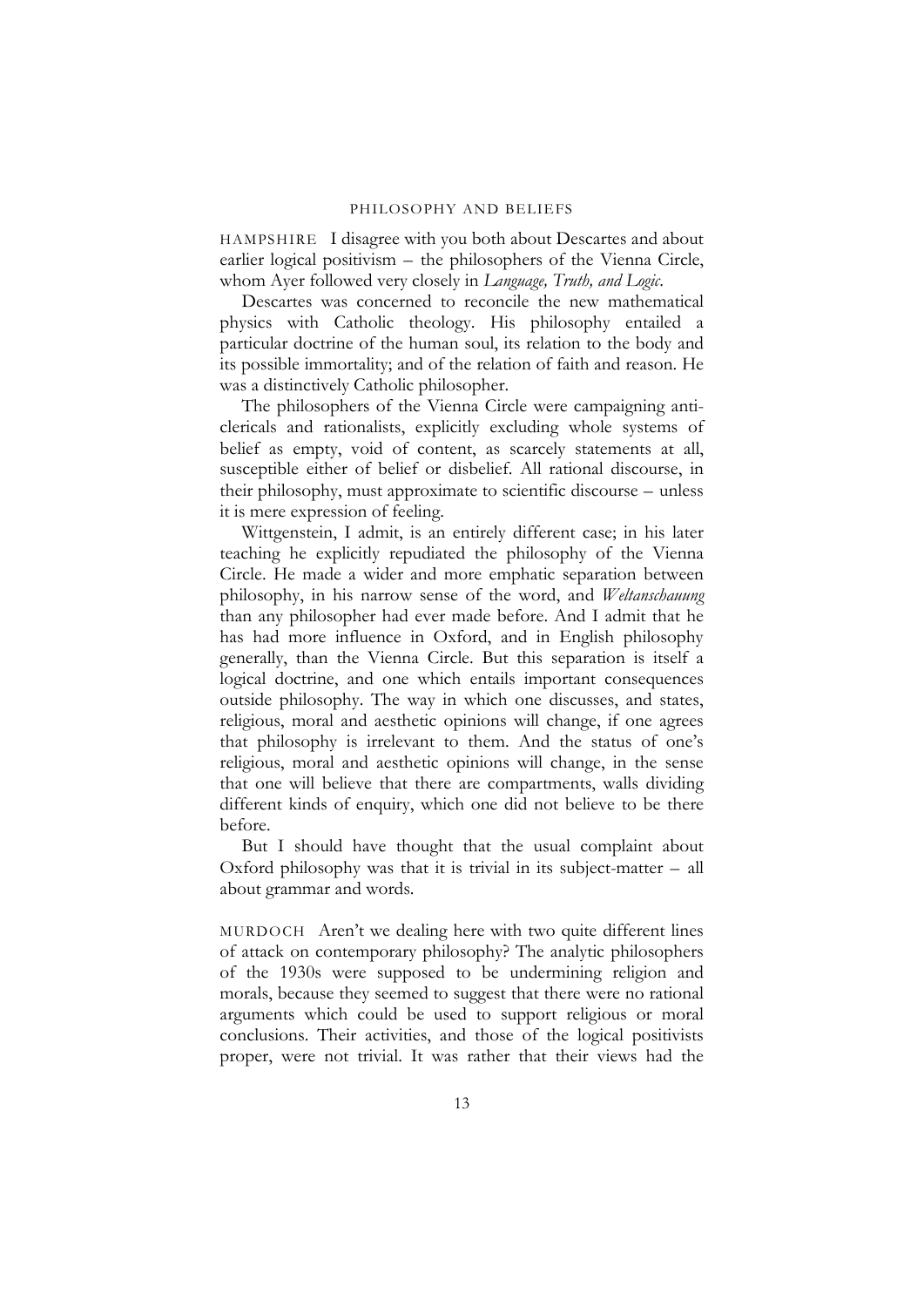important consequence of making morals and politics seem trivial, in the sense of non-rational. Linguistic philosophy, which descends from G. E. Moore's philosophy of common sense, and which goes in for a minute study of ordinary language, gives an appearance of being in itself a trivial activity, in that it involves detailed discussion of small points of actual usage.

QUINTON And the point on which the philosopher of ordinary language should seize here, in order to defend his procedure, is that this triviality is only apparent. Outsiders, after all, are not in the best position to judge the significance of specialists' researches. The points at issue between Locke and Berkeley might look pretty trivial; but their disagreement about material substance is connected with a quite untrivial-looking difference about the nature of scientific knowledge: does it give us a true understanding of the nature of things? or does it merely provide us with a set of convenient, since practically useful, schemes for the prediction of experience? And this is important because quite different views of the nature of admissible scientific hypotheses flow from it.

In one form, at any rate, these charges of triviality may be no more than ignorant philistinism; and as such are by no means peculiar to the domain of philosophy: though they seem to be specially frequent there. Historians, too, are exposed to the same kind of futile carping from those who seem to conceive the historian's function to be that of providing patriot-fodder, of lifting up our hearts by celebrating the glories of our national past. The same sort of criticism is recurrently made against theoretical economics.

Behind these naive complaints there is sometimes a serious point. And indeed current Oxford philosophy of the 'ordinary language' variety, could be seen as making just such a serious point against the classical logical positivists, the Carnapians with their simple faith in the absolute fidelity of *Principia Mathematica* to the implicitly recognised rules of valid thinking. But such points are best made by professionals; as put forward by uninformed persons they merely exasperate.

MURDOCH I think there is, or can be, point in the attack on the philosophy of ordinary language. We know how colossally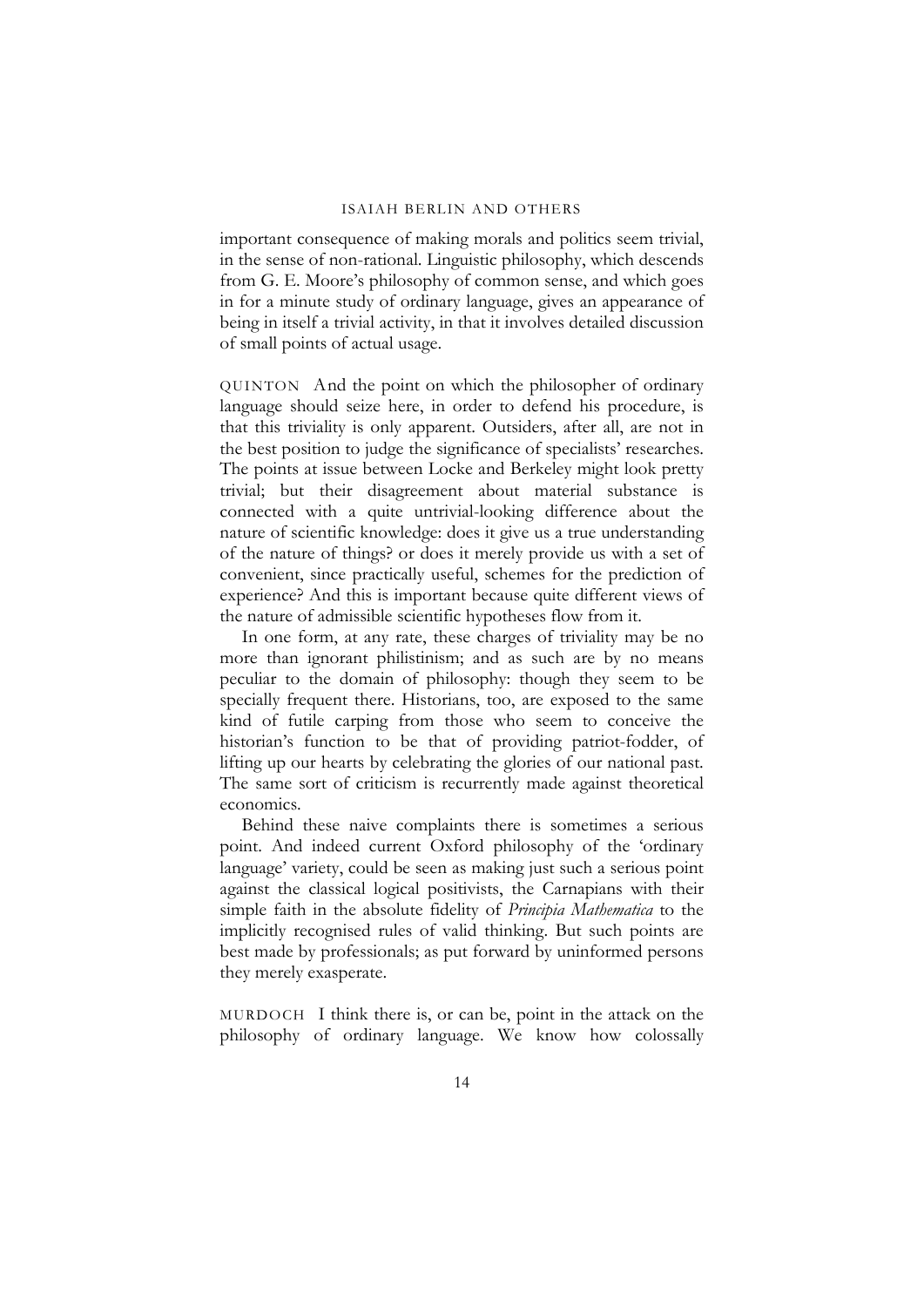important and valuable this method has been; but it does run a risk. The risk is that it may deter us from philosophical exploration in cases where this exploration is proper.

Moral and political philosophy, for instance, have not, I think, so far, been well served by the 'linguistic' method. The result has too often been that we are offered, as fundamental concepts definitive of moral or political thinking in general, such watereddown conceptions as have become fixed in the everyday language of our society.

This is the kind of criticism that personally I would want to make. But I suppose the more general criticism is that the philosophy of ordinary language deals in problems that seem more 'verbal' than 'real'; that there is a deliberate evasion or problems with serious human consequences.

HAMPSHIRE Certainly the linguistic sorting-out can be tedious; but something important may be discovered in the process; and this sorting-out of the provinces of the use of words is a very important aspect of modern philosophy.

QUINTON And after all, any serious intellectual discipline runs the risk of falling into a kind of pedantic frivolity. This is not at all peculiar to analytic philosophy. Consider Renaissance objections to Scholasticism; or the abuse of Aristotle and Aristotelian logic that is strewn through the pages of Hobbes, Descartes and Locke.

For this tendency to decadence there are a number of explanations, none of which is uniquely applicable to analytic philosophy. In the first place there is the commonly devastating effect of a man of genius; followers tend to follow the words rather than the example of a great thinker. Secondly, fiddling about is an occupational proclivity of academic persons – the outcome of diffidence, habituation, a narrow and perhaps rather smug environment, the sort of pompous self-sufficiency I am afraid I may have given expression to a little while ago. This, after all, is the inevitable concomitant of professionalism; if you provide the conditions in which learning and exactness can flourish, you also inevitably provide the conditions for scholasticism and aridity.

BERLIN I have no objection to pedantry or even 'aridity' as such. All true forms of scrupulous professional activity seem to involve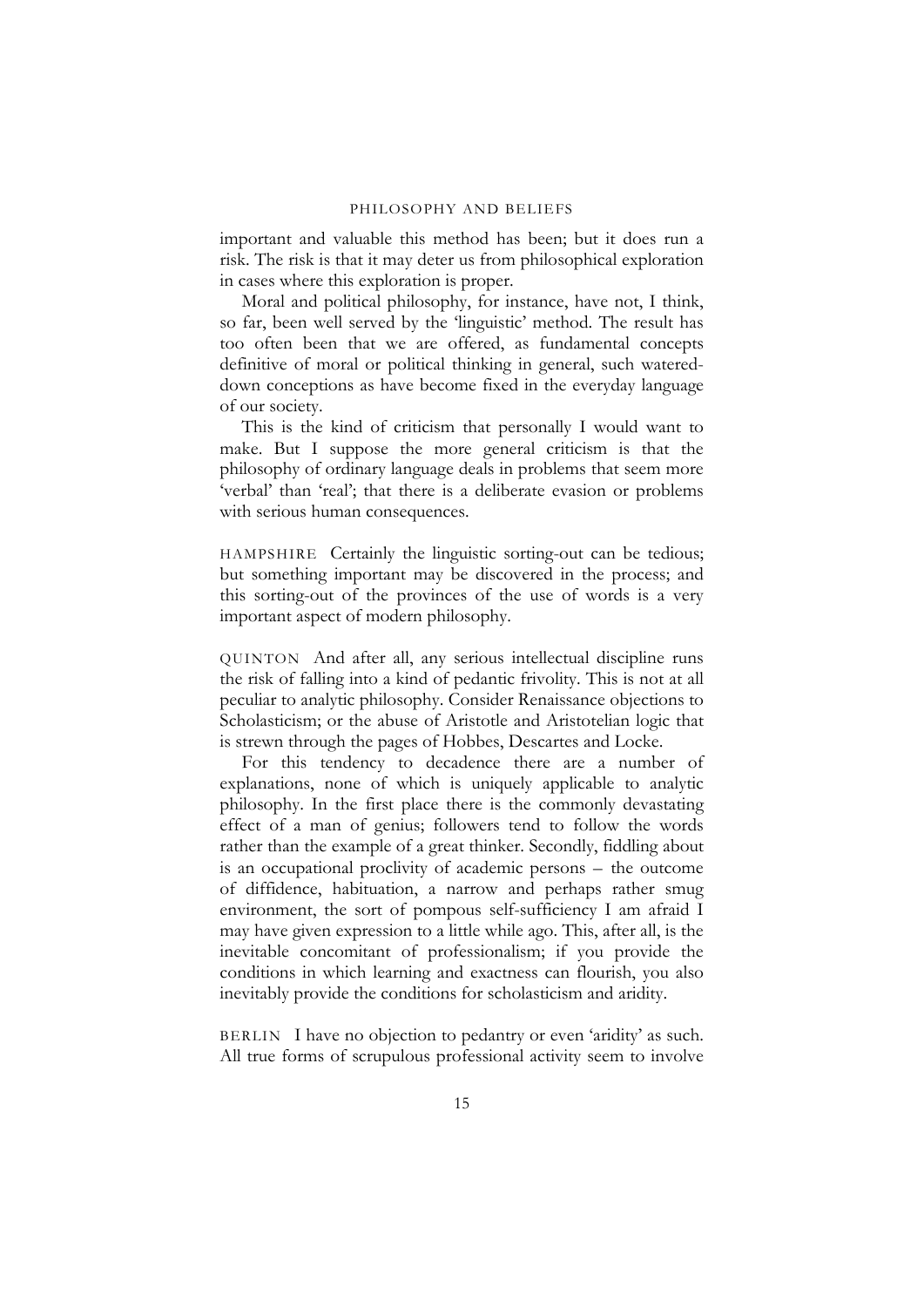this to some degree – it is almost a criterion of such professionalism. And philosophy is no more for amateurs than any other serious intellectual discipline. But I do think that modern positivists have done themselves unnecessary harm, in the eyes of the uninstructed, by advertising their methods as 'linguistic'. No doubt this was a tempting and perhaps necessary weapon in the early days, when the current philosophical jargon – and the vast inflation of language by Hegelians and their allies – needed a sharp and immediate antidote. But the impression has undoubtedly been given to the general public – or to those of them who wish to know what philosophers are saying – that whereas in the past philosophers dealt with important questions – moral, metaphysical, political – they have now peacefully abdicated from all this, and have retired from the dangerous open sea of public debate to the remote inland lake (some say an artificial pool for paper boats) of harmless verbal analysis; and are about as deeply concerned with the 'great problems' that trouble people, as philologists or grammarians.

This withdrawal never, in fact, occurred: or, if it did, only through very temporary misunderstandings of their task by natural pedants among philosophers, who really did become obsessed by an interest in words (like a lexicographer's) purely for their own sakes. It seems to me that what the radical revolution in philosophy during the last half-century did make clear – and there has been a great (and I should say, beneficent) revolution – is the proper subject-matter of philosophy. Thus one can now say much more confidently that what philosophy does not deal with are questions which are either empirical or formal. Empirical questions are dealt with by the special sciences, and, at its own level, by common sense; formal questions, by logical or mathematical techniques and the like. I think that we really are clearer today about the nature of philosophy.

One of the distinguishing marks of empirical questions – and formal ones also – is that they contain the indications of the kind of method by which they are to be answered, within themselves. An empirical, or a formal, question may be difficult to solve; but its very formulation makes clear what kind of method is called for – nobody looks for solutions to equations or chess problems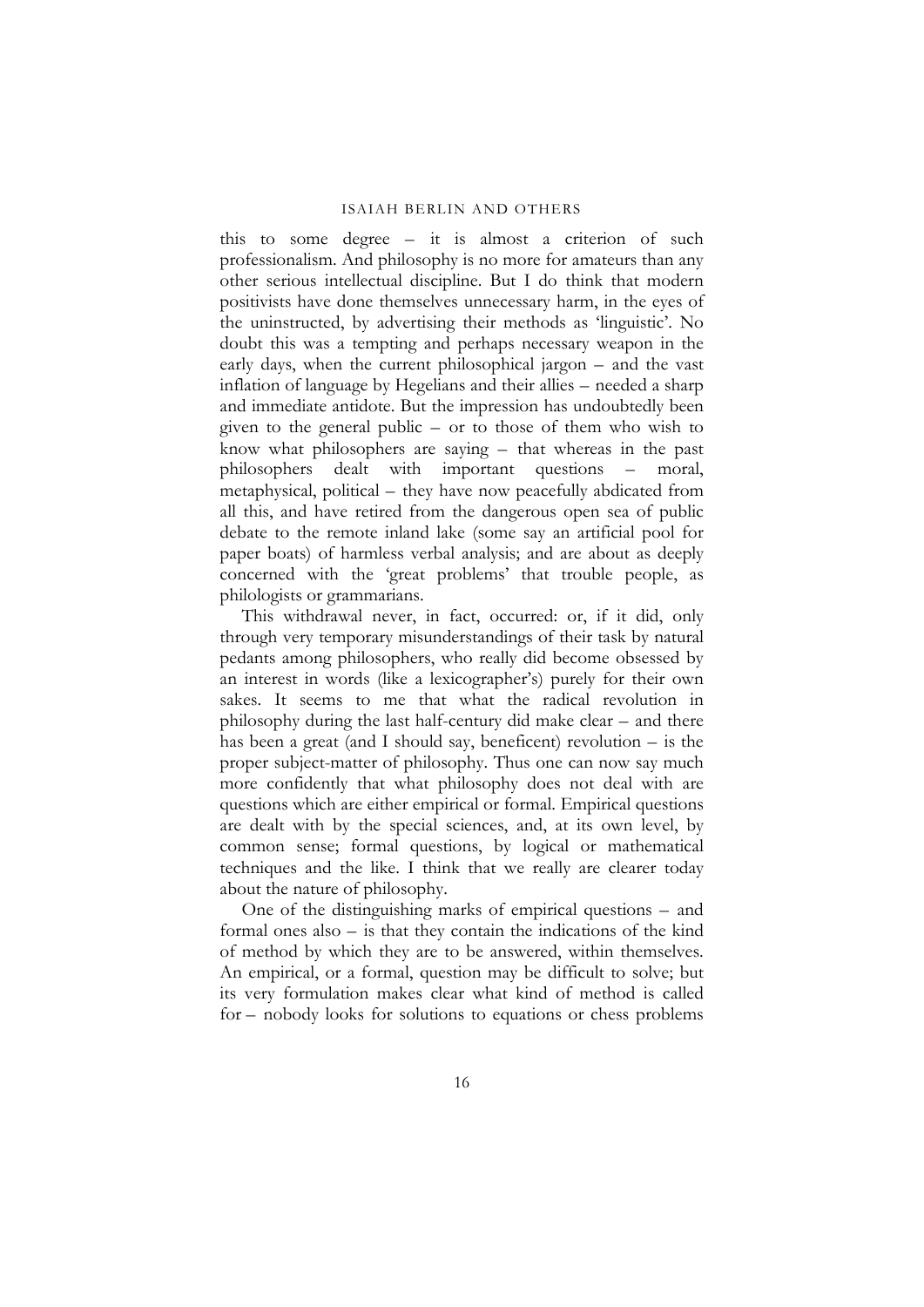in green fields, nor for questions about the composition of soils in books on mathematical logic.

The mark of specifically philosophical questions is that the way to solve them is not obvious at all The questions look genuine enough – questions like 'Are there real material objects or just subjective impressions?' or 'Had the world a beginning in time?' or 'Is there an immortal soul?' But one does not quite know how to set about looking for answers. Sometimes the questions do turn out to be in part factual or formal: when this becomes clear, the formal and empirical issues are gradually 'sloughed off', as it were, into special sciences (e.g. psychology or biology, astronomy or mathematics, as the case may be) and leave philosophy proper. This successive shedding is the history both of philosophy and of the genesis of the sciences. But what is left is philosophical: is neither a pure matter of '*Weltanschauung*' nor of its opposite.

Sometimes the problems are mere linguistic muddles – due to abuse of language; as logical positivists thought, and perhaps still think, all philosophical 'problems' are; at other times they are genuine, and soluble, questions. The ground under the philosopher's feet need not necessarily always be a quicksand. But of course what philosophers are talking about is not words qua words, but about concepts and categories: the most general and pervasive among them which particular uses of words constitute (for thought is largely a matter of using words). Words are not distinguishable from the concepts they express or involve: but it does not follow that all there is before us is 'mere words' – trivial questions of local usage.

Two fallacies have been uncovered in our day. First, it is now clear that philosophy is not (because all knowledge is empirical), therefore, as Hobbes and Hume and Mach supposed, and possibly Russell once thought, a kind of science. But neither is it a formal – a quasi-logical – activity. It consists in trying to clarify and to answer, questions too general and pervasive to be treated by the textbooks of the sciences; and too much taken for granted to be examinable by common sense.

These problems alter as words and concepts alter. But their treatment cannot possibly be formalised and mechanised – i.e. turned into easily teachable 'techniques'. They must be dealt with as they come. Vast progress has been made in our day in throwing light on some of the most persistent and central of these great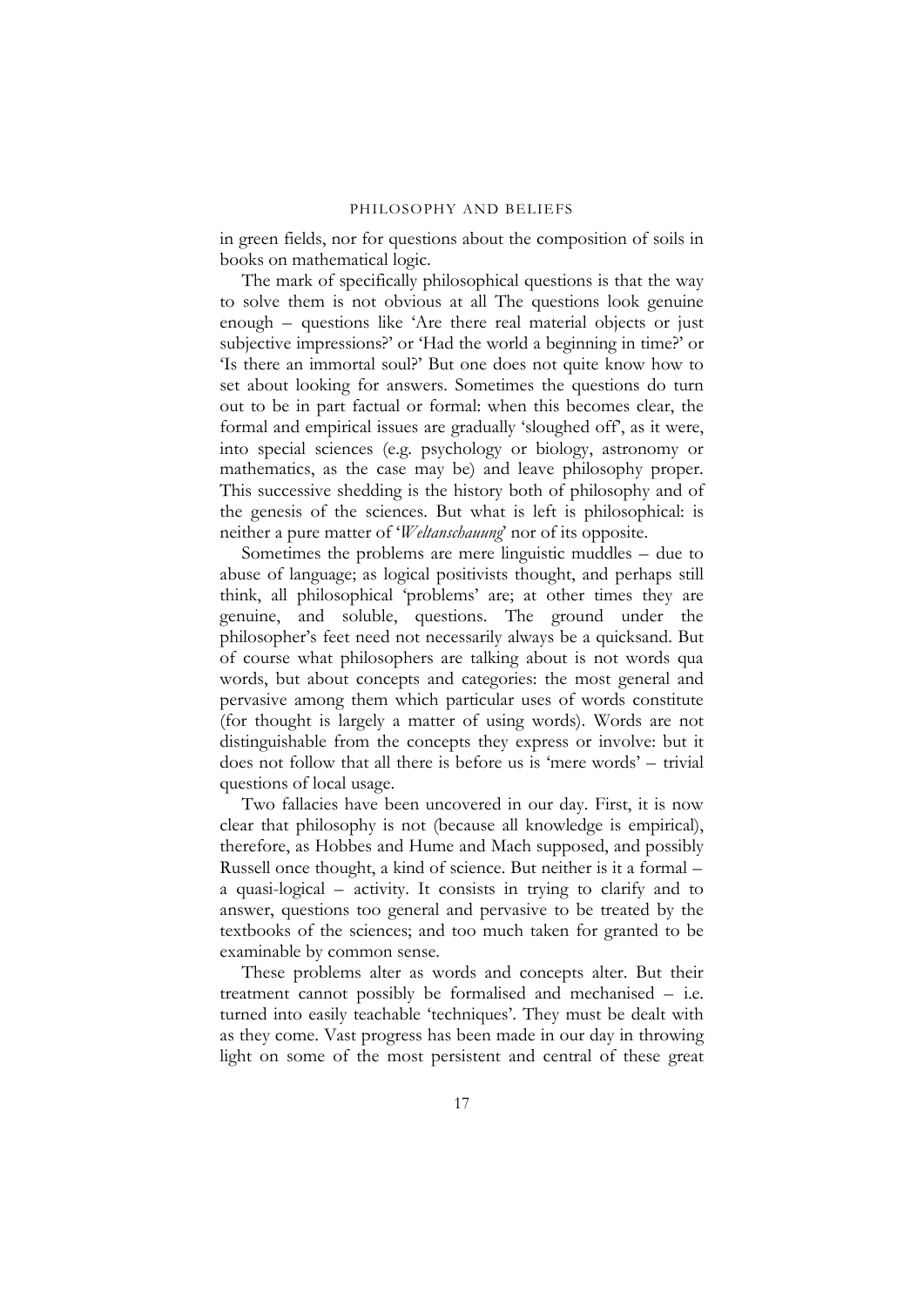issues; especially by, for example, Russell; who nevertheless, despite his genius, seems to me mistaken about the nature of philosophy – his own most fruitful activity – since he thinks it helps or supplements or continues the work of the sciences. It does not do this: the most characteristic questions that philosophers try to unravel are not solved by discoveries of facts, as scientific problems are; they are not solved either by inductive or by deductive methods. No factual discovery, and no deductive exercise, will help me to understand why I cannot 'return' to the seventeenth century, or how I can be sure that I am not the only conscious being in the universe. But philosophical thought can, by examining and analysing ways in which we use symbols, i.e. the ways in which we think and communicate, answer just such questions; and so alter both someone's specific beliefs and his *Weltanschauung*, too. Which is exactly what Kant did for the nineteenth century.

HAMPSHIRE I am sure that Berlin is right in saying that the term 'linguistic', as a label for modern philosophy, has been unfortunate.

QUINTON It may have been unfortunate, but I would defend firmly the main difference between the empiricism of the present day and the classical British empiricism of Locke and Hume. Where they, and the Mills, discussed thinking in psychological terms, as a manipulation of ideas, the modern empiricist treats it as the manipulation of words. Thought as expressed, and not thought as 'felt', is what they conceive their subject-matter to be.

HAMPSHIRE But surely Berlin is right. It is not just words that the analytic philosopher is properly concerned with, the more or less contingent facts of language, but with concepts. And not just with any concept, but with those most general concepts or notions on which all thought and language depends. As philosophers, we are interested in the most general features of the whole apparatus of concepts, in the different categories of thought and knowledge. If we exhaustively analyse some particular concept, it is generally as an example of a type of concept, with a view to showing the place of this type in the system of our thought, its peculiar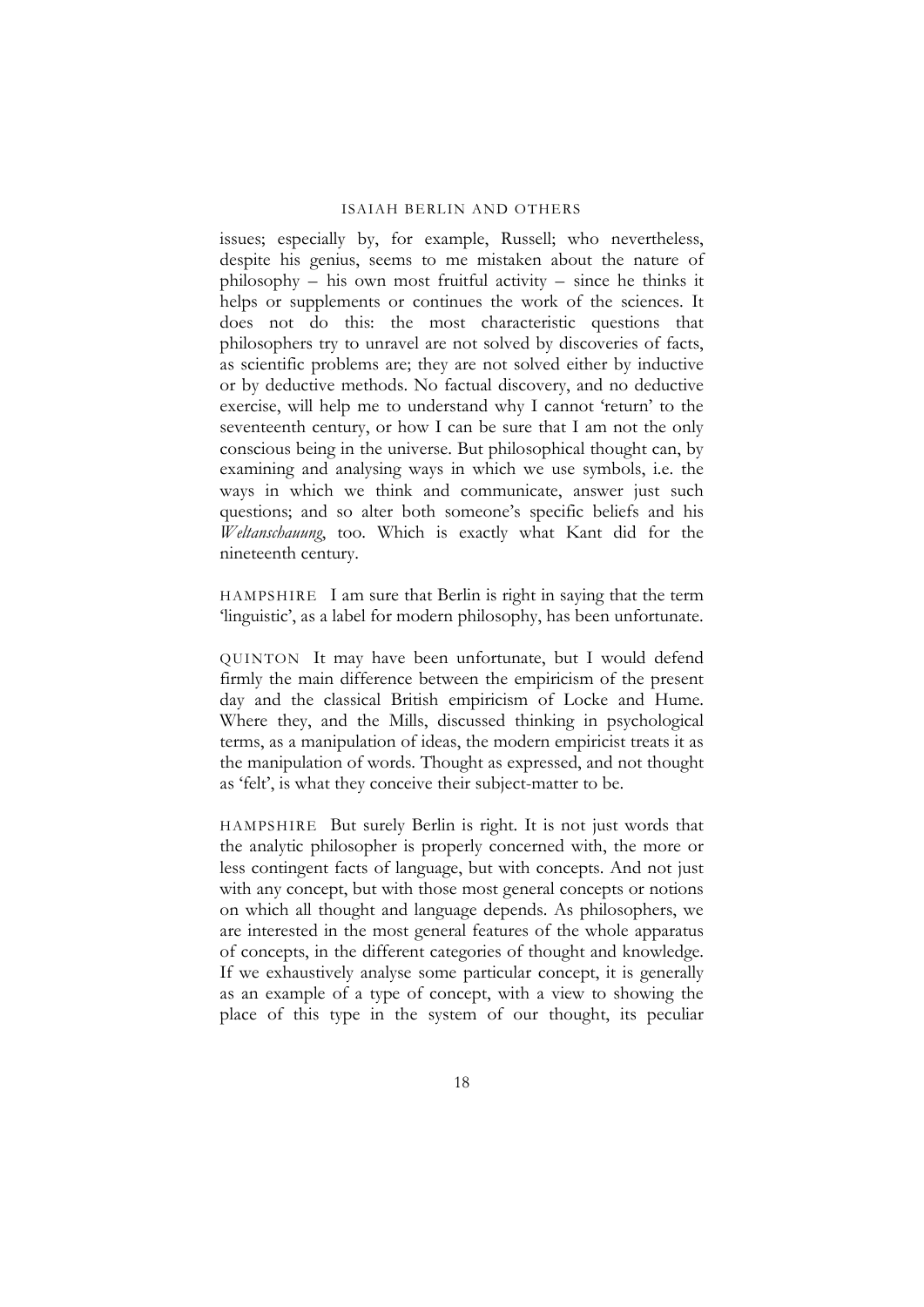function, and its difference from other types. We want to arrive at a general view through the particular case.

There is, of course, always the possibility of mistaking the means for the end. Minute verbal analysis is only the means; although one may, for pedagogical purposes, fall into the habit of discussing this or that particular expression, and forget why one is interested in it, and what philosophical question one is trying to answer. Linguistic analysis seems to me philosophically boring when it becomes a routine, applied to any expression which is suggested, disinterestedly; there must be a philosophical question first, which will be by definition a question of great generality; and then we may pin it down, and render it more tractable and less vague, by examining a particular case of linguistic usage very carefully, as a specimen. And surely Wittgenstein and Moore have shown in their practice that we do become clearer about the traditional issues of philosophy in this way. But this method cannot be made a routine. It demands some insight, the selection of the right example and counterexample, the instinct for what is relevant.

But it might still be right to use the word 'linguistic' in explaining what has happened in the last fifty years. Although many of the questions which we try to answer are very much the same as the questions asked by Aristotle, Leibniz or Kant, we have a means of making these questions much clearer than they were before. To put it crudely, we are able to distinguish more firmly than earlier philosophers the difference between (1) talking about the use of words and concepts and (2) using words and concepts to talk about other things. The elaboration of this distinction in the last fifty years seems to me of immense importance, comparable with the development of mathematical logic, and with the new insight into the status of mathematics which the new logic has brought.

Now this distinction, in one of its forms, has wide importance outside philosophy itself – in ethics, political theory, in aesthetics and criticism. So I should certainly say that it must affect one's *Weltanschauung*: that is, the terms in which one states moral, political or other problems, and the way in which one approaches them, and distinguishes them from each other.

This is a revolution, when all its consequences are taken into account. Whether one says that we are still discussing the same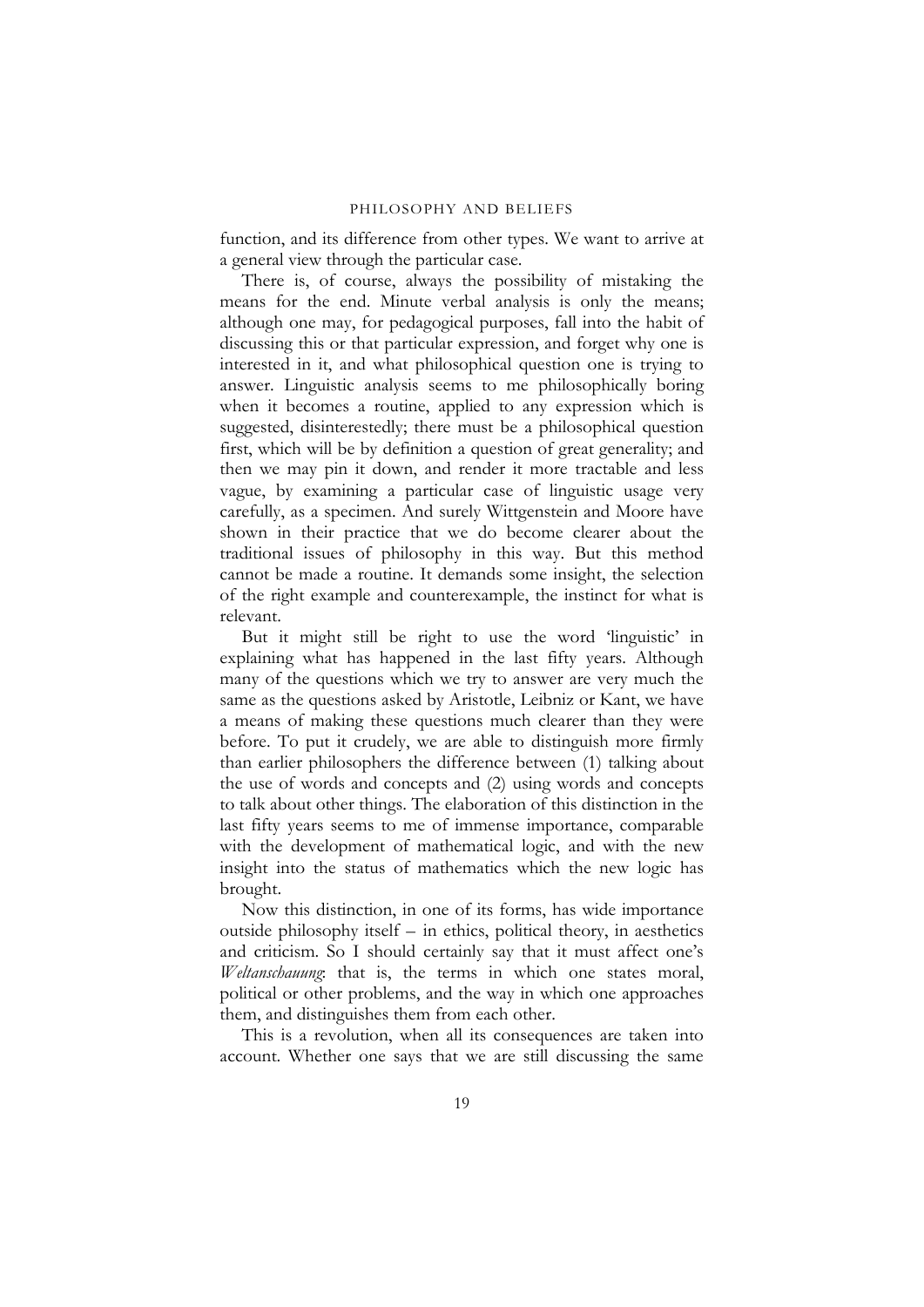questions in a different form, or that we have replaced the old questions by new ones, seems to me simply a matter of how we decide to use the word 'same' here.

And there are other elements in the revolution, which also have large consequences outside philosophy For instance, the approach to philosophy through the traditional question 'What can we know with certainty?' has now, I think, been abandoned and disposed of. We have seen through it and now have other problems.

QUINTON I should like to supplement that by a little history. We must clearly distinguish between two kinds of analytic philosophy, both of which owe a very great deal to Wittgenstein, and both of which are, in quite different ways, 'linguistic'.

In the first place there is the formalist view of Carnap, and the Vienna Circle. They saw their task as the purification and reconstruction of language on the model of the *Principia Mathematica* of Russell and Whitehead. This is the specially 'antimetaphysical' kind of analytic philosophy, and the proper bearer of the name 'logical positivism'.

In the second place there is current Oxford Philosophy – the philosophy of 'ordinary language' – which is literal rather than formal in its bias; which seeks to remove philosophical perplexity by the achievement of a fuller understanding of the language we actually use.

Many opponents of analytic philosophy don't realise that there is a vigorous conflict going on between these two wings of the analytic 'movement'. What they have in common is the belief that philosophy is essentially critical (but then they share this with Kant); a concern with words; and the influence of Wittgenstein. But that last factor is not simple. For two, rather different, Wittgensteins are involved: the 'formalist' of the *Tractatus Logico-Philosophicus*; and the 'literalist' of the *Philosophical Investigations*; the pre-1914 Wittgenstein who was under the influence of Russell, the great logical constructor, and the post-1929 Wittgenstein who was under the influence of Moore, to whom more than anyone, I think, the insistence on the ordinary meaning of words must be traced. Moore's main contribution was, so to speak, a posture; a method of approach to philosophical theses. It was left to the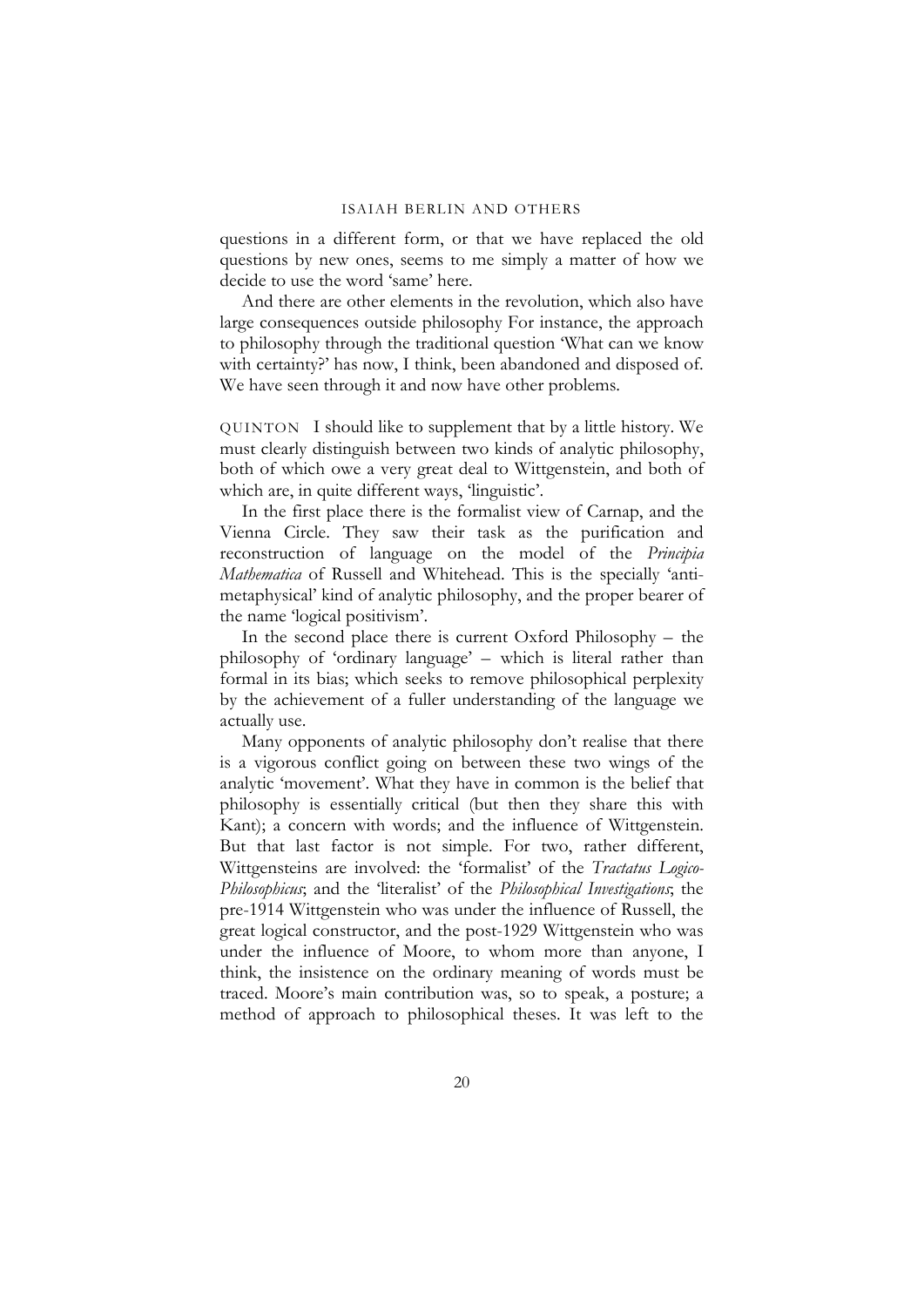extraordinary intellectual fertility of Wittgenstein to put this method of approach effectively to work.

Moore and the later Wittgenstein constitute one main source of the philosophy of ordinary language as it is now practised at Oxford. But there was another, and to my mind less desirable, influence; one which may have something to do with those aspects of present-day philosophy which its opponents are most justified in disliking. This influence is that of the Oxford 'Realists' of the Edwardian epoch; Cook Wilson, Prichard and Joseph; who were the objects of some of Collingwood's most brisk invective. And back behind these can be traced the continued obsession of Oxford philosophers with Aristotle's *Ethics*: a tradition which goes back to the fourteenth century and is not extinct today.

This Cook Wilsonian flavour may account for the vein of 'scholarly', construer's hair-splitting which does give some cogency to the critics' charge of triviality. But I would urge again that this is not a necessary, as it certainly is not a universal, character of analytic philosophers. It is rather to be attributed to certain peculiar local conditions; the most important of which is the fact that nearly all professional philosophers in Oxford are, and have been, classicists. The only first-order disciplines in which they have had any advanced education are the study of classical languages and history.

HAMPSHIRE I do not agree that the effect of classical learning has been bad, or has produced pedantry. there is an evident advantage is starting philosophy at the beginning; and the beginning is with the Greeks. It is pleasant and useful to see the terms we still use (some of them) first coined, before they arrive in later centuries – the seventeenth, for instance – used, chipped and discoloured.

And I agree with Berlin at least that there is no simple or straight-line progress in philosophy, as there may be in a science: I think myself that there is an undulating, or wave-like motion forward, like that of the tide coming up; but we always need to draw back to earlier insights, after any wave of advance. It happens that some of the insights needed now, as a corrective to Russell's logic and to an obsession with British empiricism, are to be found in Aristotle: and particularly in Aristotle's *Ethics*.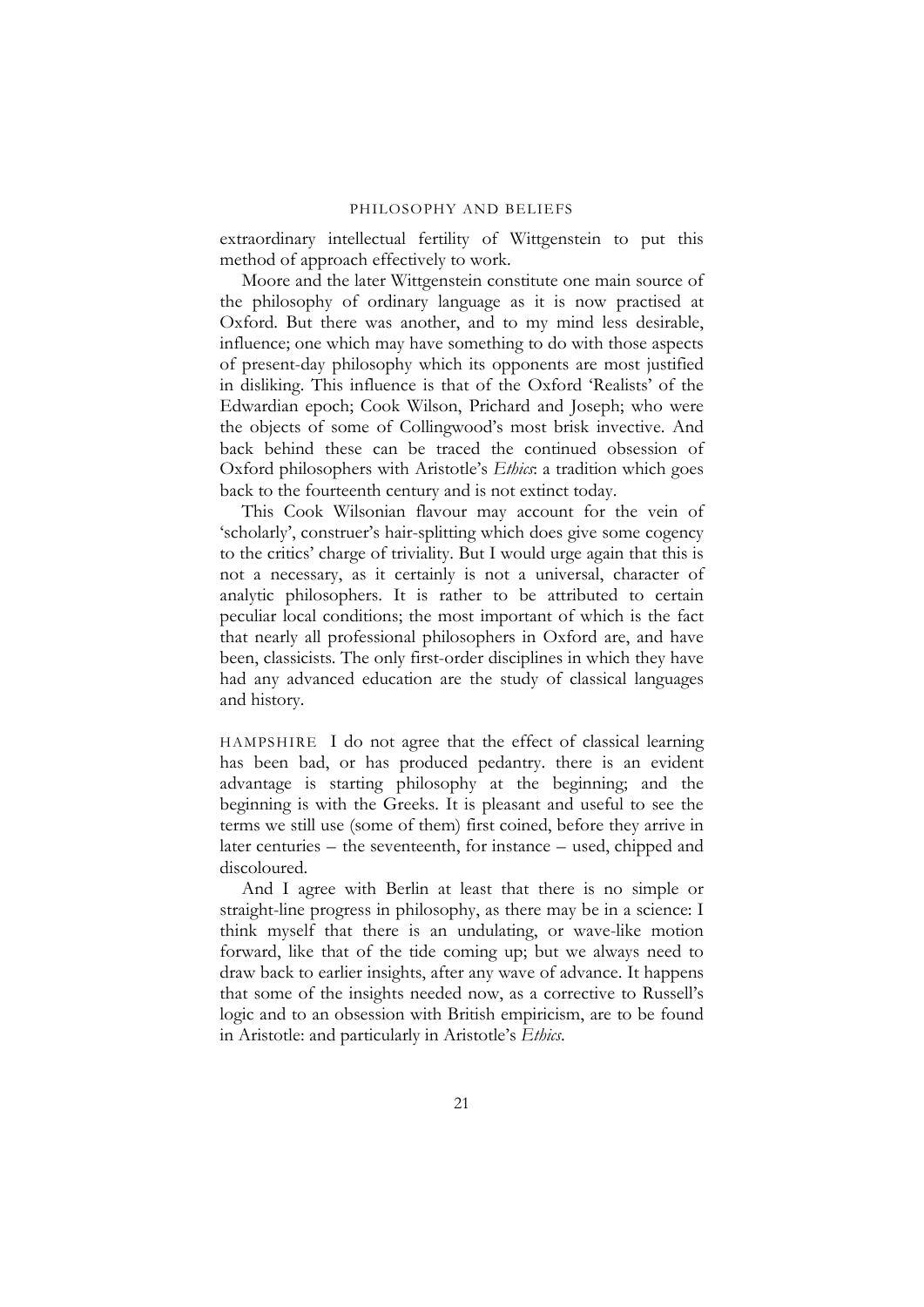A philosopher's discussion of morality must always fall within the framework of the logic which he recognises and which he has set out analytically in his more technical philosophy – in his philosophy in your narrower sense, Quinton. If you think, as I do, that Aristotle gives a truer and less superficial account of practical reasoning than is to be found in Hume, or in contemporary empiricists, then you will suspect that there is some serious deficiency in the logic, in the theory of language, and in the theory of knowledge of empiricism. Practical thinking is, after all, one half of our thinking, and it cannot be thrust into a corner when we are discussing the theory of knowledge or the concept of mind; any analysis of mental concepts, of the nature of thinking and feeling, or of the logical relations between behaviour and the inner processes of the mind, must be tested in its implications for morality: how do I, or should I, think of people in any actual moment of difficult decision? It seems to me, incidentally, that the French existentialists have been right to bring questions of ethics into the centre of the so-called theory of knowledge, and to consider questions of personality, and of our knowledge of other minds, and of self-knowledge, in the contemplative or speculative sense. And what one finds in Aristotle is an unbiased and analytical dissection of choice, decision, deliberation, and of the relation of thinking to acting; also, he makes just those untrivial verbal and grammatical distinctions, both in the *Ethics* and elsewhere, which we now expect from a philosopher. In that he is also, among other things, a great analytical philosopher.

It seems inevitable that innovators in philosophy, Wittgenstein and the Vienna Circle no less than Descartes and Kant, should claim to discard all previous philosophy in the first moment of discovery; and then one goes back and lays the new discoveries alongside the old. Something of the old survives, something is also eliminated, appears now irrelevant and unnecessary. I suspect that it is particularly the more rationalist philosophers – Aristotle, Leibniz, Frege – with their more formal arguments about existence and identity, who will seem least irrelevant or superseded in the near future; while the theory of knowledge coming from British empiricism – from Locke, Berkeley, Hume – will seem comparatively irrelevant, at least to contemporary interests. You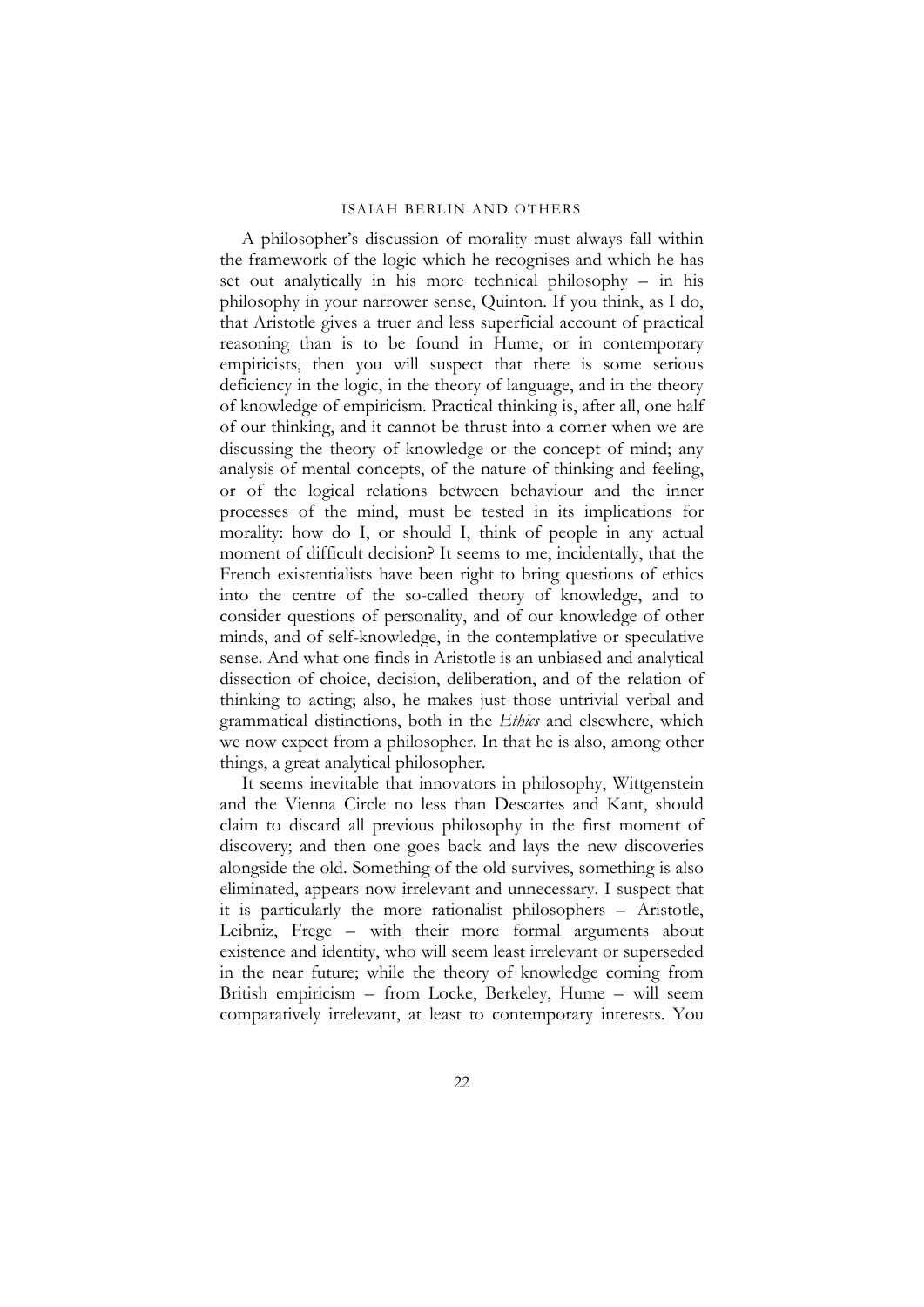will admit that there is this other strand in contemporary analytical philosophy?

QUINTON I was not, of course, objecting to classical learning or to the study of Aristotle's *Ethics* as such, but rather to the narrowly philological frame of mind to which the former sometimes leads and to the habit of treating the latter as holy writ, a kind of obsessive fundamentalism which still has distinguished adherents. And I quite agree about the 'other strand' which you identify in recent philosophy. This is perhaps a return, under Wittgenstein's influence, to the highest issues of traditional metaphysics: a return from our native preoccupation with epistemology; a return in particular to the oldest of philosophical problems, that of substance. But a classical background is hardly ideal for the appreciation of Leibniz and Frege; while some knowledge of mathematics and of natural science and its history is essential.

The aim of my historical remarks, however, was to introduce a little more articulation into the idea of analytic philosophy; and perhaps this could be done more effectively by considering analytic philosophers as they are, rather than what has brought them into existence. For we have been talking as if there were one fairly clearly defined sort of person to whom the label 'analytic philosopher' applied. But if a closer look is taken at the people who are analytic philosophers in Oxford today, and at the kind of views they hold on what I still want to describe as essentially nonphilosophical matters – I mean religion, politics and, in a wide sense, morals – my original thesis of the logical independence of technical philosophy and *Weltanschauung* is confirmed. For if we review the moral, political and religious standpoints of our colleagues and ourselves we must surely be struck by their variety. It is certainly at least as great as the variety to be found in donnish, or graduate, circles in general. There are atheists and Christians (Anglicans, Roman Catholics and others); Bevanites, and people who regret the abandonment of the Suez canal; pacifists, and people who would welcome a 'stronger' foreign policy – with all that that entails. It seems to me that we must either hold that analytic philosophy is compatible with any *Weltanschauung*, of that (say) our Christian colleagues are hypocrites, or the dupes of their own wishful thinking.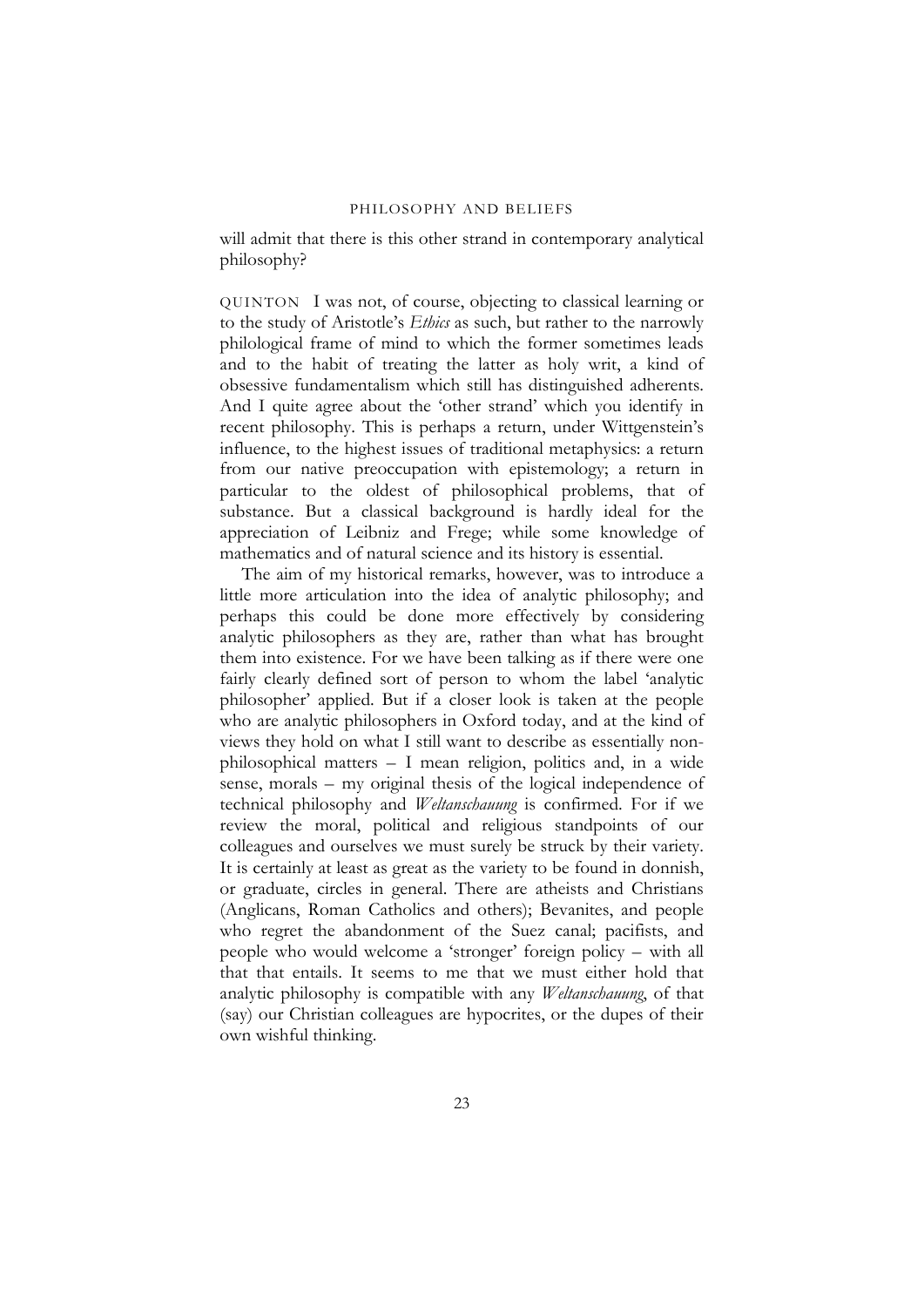MURDOCH But you overlook the extent to which 'liberal' assumptions – those assumptions which underlie discussion in a tolerant society where views are excepted to be supported by arguments, and arguments of a certain type – are shared by all of us. From this particular point of view we are all as alike as peas, and our common philosophy is a symptom of our likeness – though we may also be alike in ways which may or may not show in our philosophical preferences, within the general framework of agreement. The sort of rootless, uncommitted enquiry which we consider to be valuable is itself one of the organs of a liberal society. But we do no service to philosophy if we fail to recognise the points at which what the analysis brings to light are our own values. Equally we do no service to liberalism if we take our similarity of outlook for granted; as if it were preserved automatically by the use of the reason, instead of being something perishable and precarious.

QUINTON But I think you in turn are not admitting the range of attitudes that seem in practice to be compatible with our philosophy; still less, the range that is perfectly possible. Admittedly, Oxford philosophers do not display the whole range of attitudes to life. Anti-Semitism, Baudelairean moral experimentalism, and Fascism have no adherents here to the best of my knowledge. But then there are very few anti-Semites, Baudelaireans and Fascists in the University, since to hold such views is to invite contempt or dismissal.

Or just consider for a moment our comparatively non-analytic philosophical colleagues. They seem to me to exhibit as many kinds of attitude to life as their philosophical opponents. Certainly there are more religious believers among them; but then I don't deny that there has been a psychological connection between analytic philosophy and 'rationalism' in the more comic sense of that word. Here the personal, extra-philosophical influence of Russell is perceptible.

To put the point in terms of an example. I could, as an analytic philosopher, idealise the State: on the ground that most people were weak, foolish and easily deluded; that there were ineluctable differences of political capacity between men; and that it was therefore desirable that political institutions should be so ordered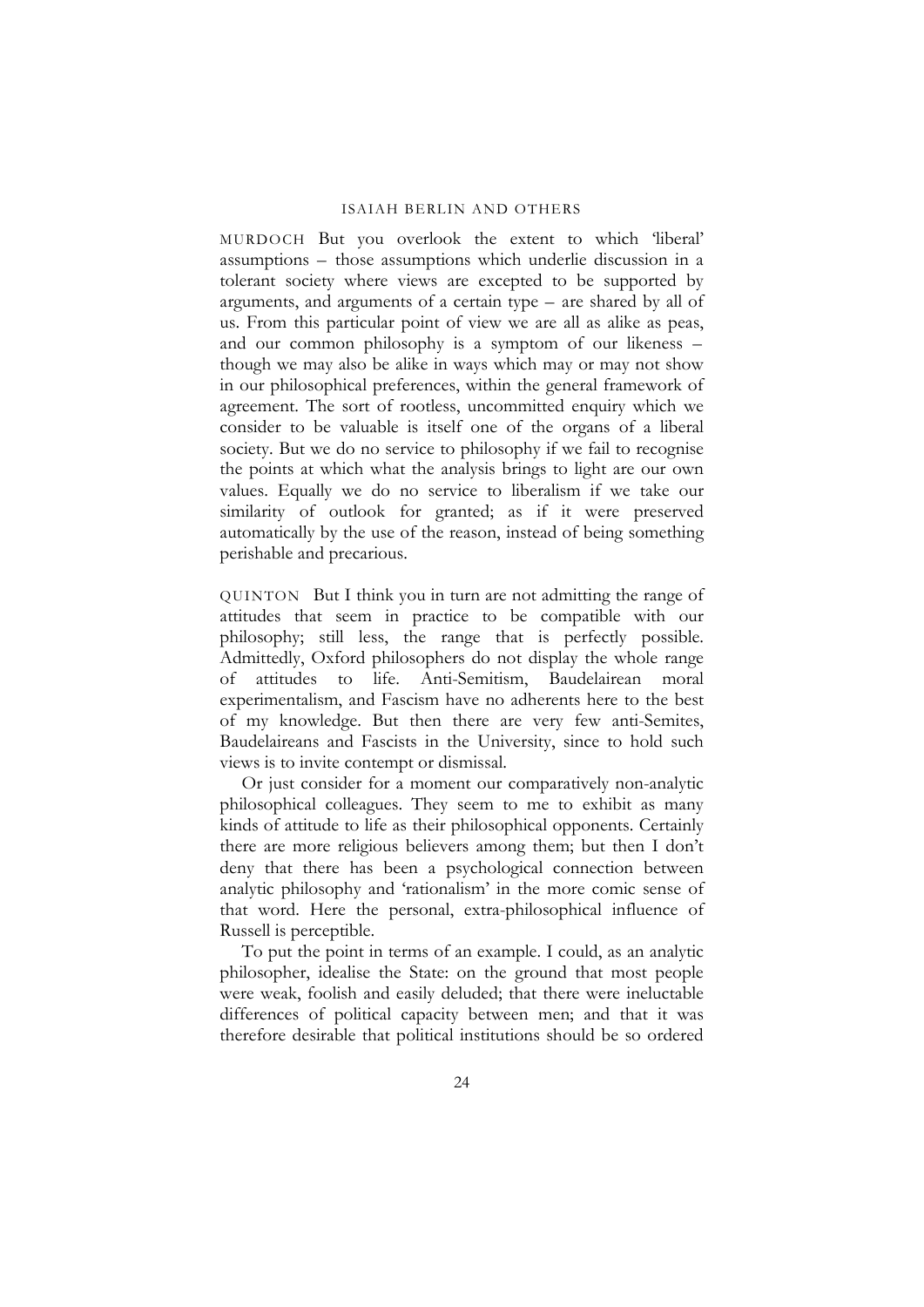as to take account of this. My philosophical views would prevent me from arguing from this position in terms of the Real Will of the Nation; but it's the opinions that matter here rather than the reasons produced for the purpose of justifying them.

HAMPSHIRE But could a positivist be a Fascist? Or a Marxist? Not without inconsistency, I think. Of course he might support Fascists or Marxists for his own reasons. But this would not make him a Fascist, or Marxist. His general beliefs – what we earlier called his *Weltanschauung* – would be different; that is supposing, for the purposes of this argument, that Fascism, like Marxism, does involve general beliefs.

QUINTON I think a positivist could be a political authoritarian; and yes, perhaps, even a Fascist.

BERLIN I cannot believe that. Surely positivists, qua positivists, are committed to a kind of free, unhampered analysis of concepts and beliefs which Fascists must forbid.

HAMPSHIRE There is, it is true, the example of Pareto, who used positivistic methods of argument to support authoritarianism. But it would be inaccurate to call him a 'Fascist', without qualification; even if he collaborated with Fascists for his own peculiar reasons, which were not theirs.

QUINTON To take up Berlin's point: in the case of such a conjunction of principles, their upholder would have to argue for the limited circulation of truth, the restriction of rational discussion to the elite.

BERLIN That is not enough to support your position. Here is one instance that occurs to me, which seems to make it untenable. The belief that there exist personal natural rights – sacred and inviolate – is philosophical enough; but it is not compatible with extreme outlooks like fascism or communism; nor with specific views of what 'existence' is – or how the word 'exists' is, or should be, used.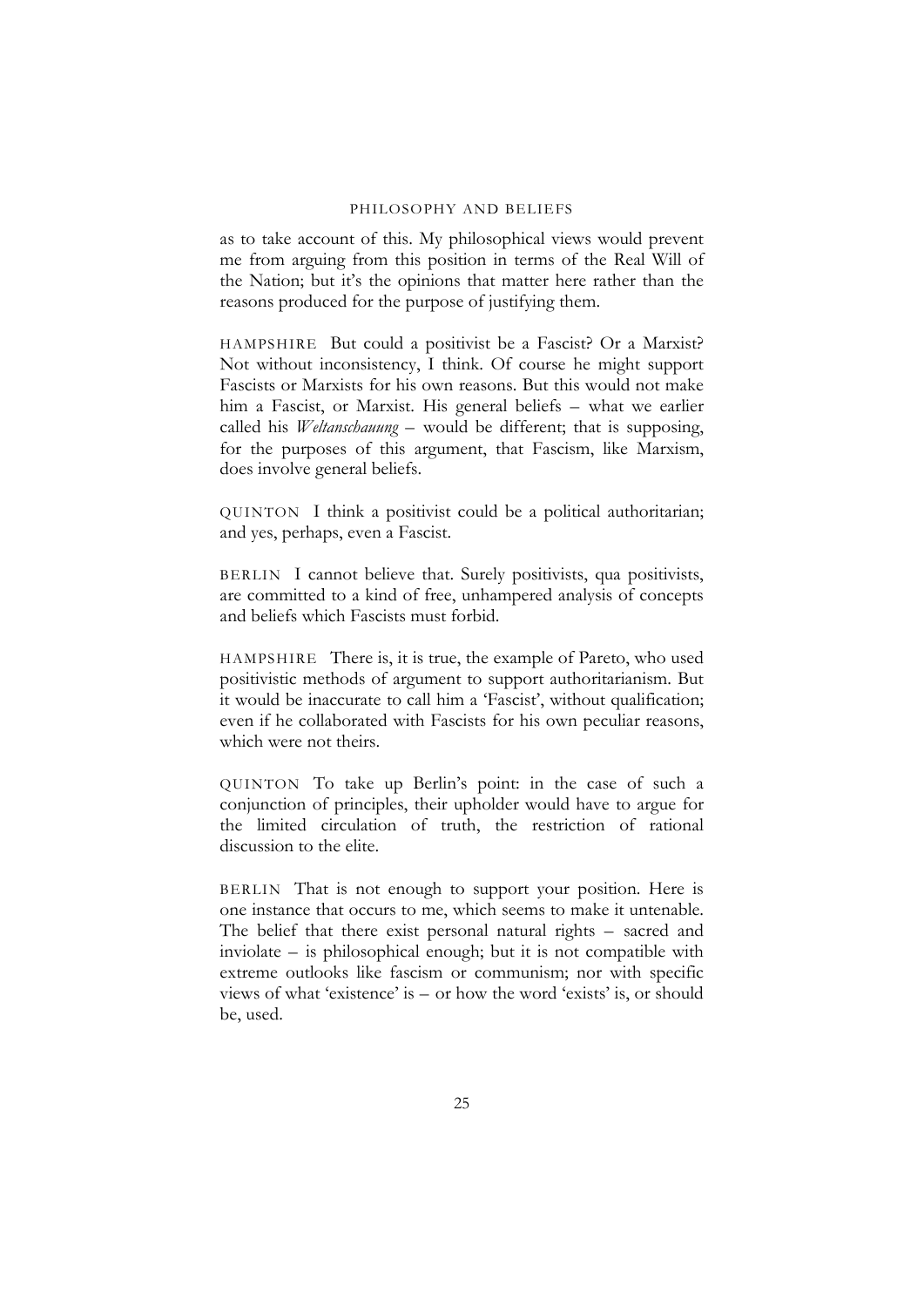MURDOCH I agree, though I would not put it in this way: for what philosophical concepts we use will be a function of what we regard as real and important.

BERLIN To be historical again: the Churches have certainly thought philosophical doctrines dangerous to orthodoxy; the cases of Bruno, Spinoza, the existentialists show this sufficiently.

Attempts are sometimes made to prove that philosophical doctrines – if they are purely philosophical and not factual, or to do with *Weltanschauung* – cannot clash with theology. But these efforts are seldom convincing. Take the case of Osiander, the editor of Copernicus. Copernicus was dead, but his orthodoxy had apparently been impugned. Osiander tried to prove that Copernicus had not wished to say what 'really' occurs in space – that was a matter for metaphysics and theology – but only to improve methods of astronomical computation; a mere matter of mechanical technique, which could not clash with any view of what happens. And this seems an unplausible piece of obvious special pleading. Osiander may well have been a sincere son of the Church; but such attempts to show that one set of truths, being philosophical, cannot, in principle, contradict another – because they are theological or metaphysical or *Weltanschauungen* – never carry conviction.

QUINTON Yet Christianity has survived the general acceptance of Copernicus's hypothesis, and a great many other scientific discoveries which are literally incompatible with statements in the Old Testament.

Philosophy can have the sort of disconcerting effect on religious belief that nineteenth-century geology had on the Biblical doctrine of creation – though it will bear on methods of argument rather than on actual beliefs. Thus many philosophers of an empiricist persuasion have argued that no proposition asserting the existence of anything is capable of being demonstrably proved; and this rules out the proof of God's existence by the ontological argument. But Locke, who opposed the ontological argument, was a perfectly sincere Christian; and Christianity has survived the general abandonment of this mode of proof.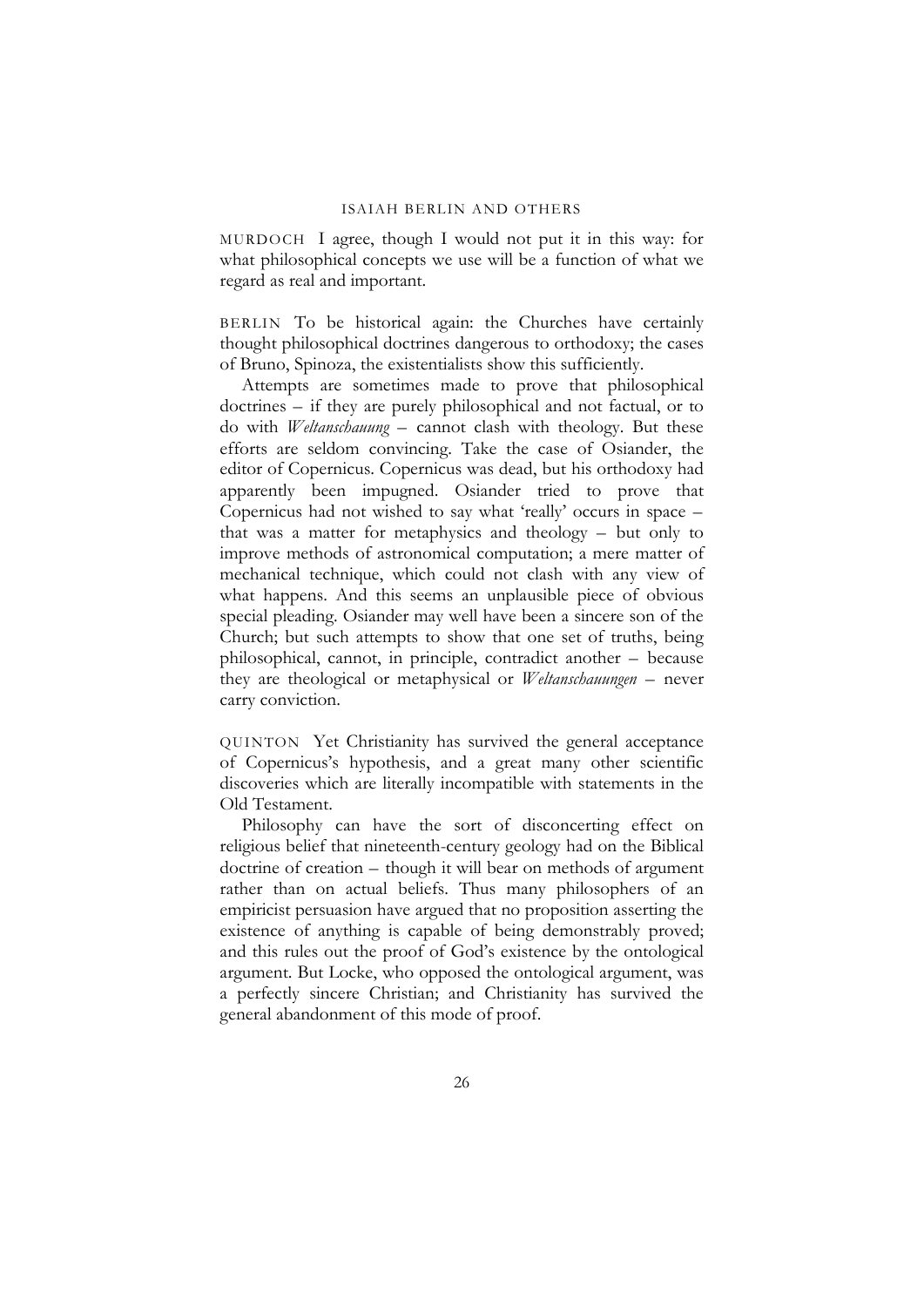HAMPSHIRE Discussing philosophical and theological questions in a certain vocabulary is itself enough to conflict with certain religious beliefs; we may show, in the manner and method of our discussion of them, that we do not take religious beliefs to be the kind of beliefs which ordinary believers believe them to be. The way in which religious (or political) doctrines are argued for is itself an integral part of a whole system of beliefs. That is why an analytical philosopher who is a Catholic may have less in common with a Thomist, or existentialist, Catholic than with another analytical philosopher who is an atheist. The two analytical philosophers may agree to disagree in the same terms, and in the same tone of voice; intellectually they live in the same world. I think you underrate the degree to which Oxford philosophers sound strangely, even comically, alike, even if they think that they are different.

QUINTON You spoke, Hampshire, of 'the way religious beliefs are argued for'. I don't think this quite brings out, what I believe to be the case, that the purpose of arguments in religion is explanatory, or defensive, and not designed to effect conversions. They are a part of the polemical armoury, rather than means designed to entice the sceptic from his unbelief.

BERLIN But people may have been converted by religious 'proofs'. At least I do not see why they should not have been.

QUINTON Well, of such people I would have to say that as far as the validity of the proofs is an indispensable foundation for their beliefs, their religion, is really a sort of bad philosophy.

But is this a common case? 'Proofs' may effect a conversion, as Berlin says; but do they ever sustain the convert in his belief thereafter?

HAMPSHIRE Surely Quinton would agree that, if you separate religion and morals from philosophy, it makes a difference to the way in which you meet the people who are defending a religion or a morality. If you deal with a religious opponent by saying 'We can't argue this, we are just made differently'  $-$  or if you say 'We must settle all moral questions for ourselves' – to assert or accept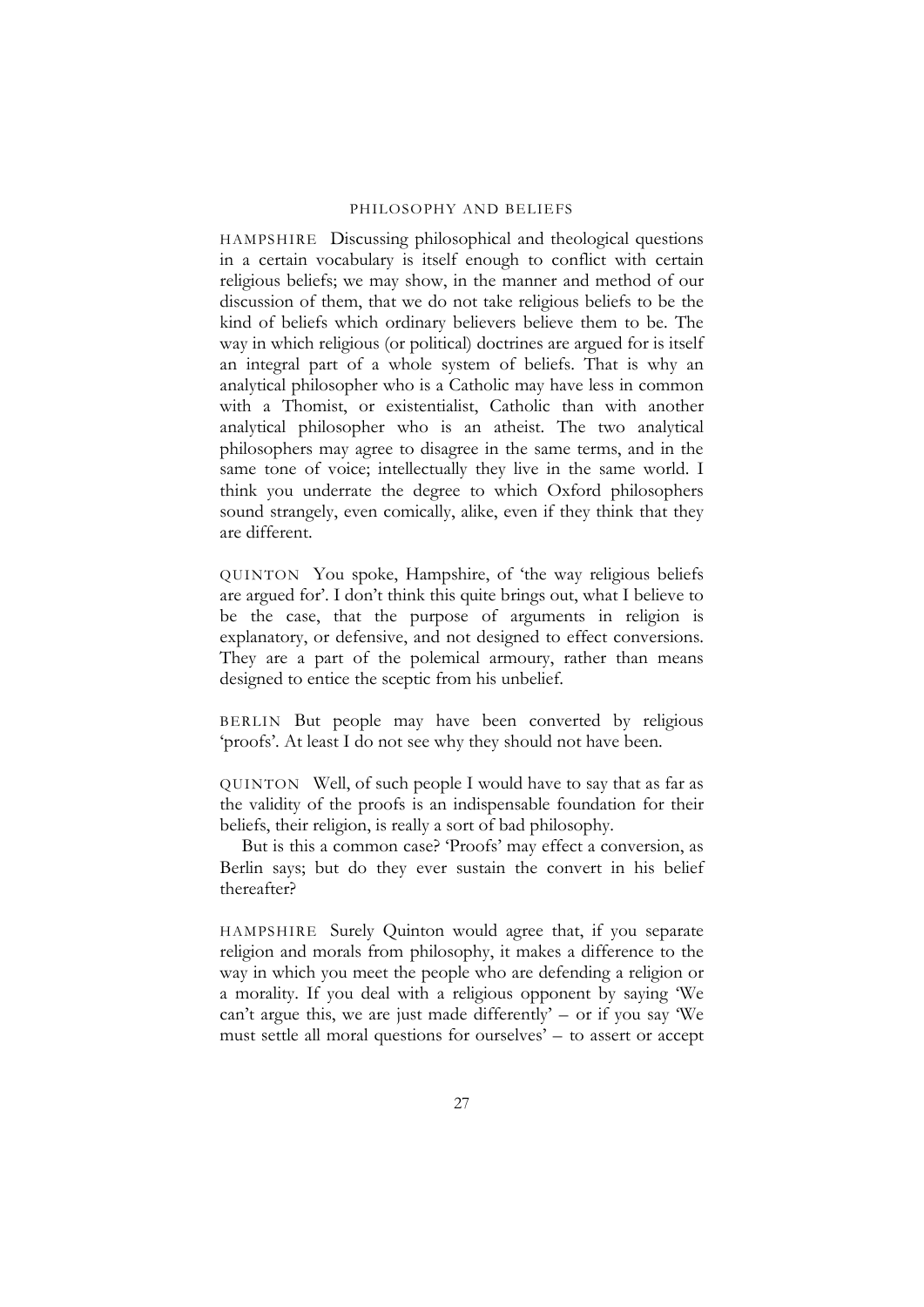these as truisms is itself a challenge to certain moral principles and religious beliefs.

BERLIN Like the case of a man who says 'I am politically neutral'; for that is itself a political attitude. And to the statement 'I am morally neutral' some moralists would reply that neutrality in some circumstances was morally indefensible.

QUINTON They very well might; but does this matter for the point at issue? I don't decide whether a man is my co-religionist by seeing how he argues, but by whether I find him kneeling beside me at church.

BERLIN But the religious believer might accuse the analytic philosopher who attends his church, but argues that his subject is neutral towards religion, of insincerity. Thus if the philosopher says 'Nothing I say clashes with your beliefs', the believer might reply 'Let me be the judge of that. Your analysis of my words is not that of someone who believes what I believe.'

QUINTON The resolution of this dispute would depend on a decision as to whether the believer's last remark was a religious or a philosophical one. In a way, indeed, that is what their dispute is about. And my own view would be that the question, into what sort a belief should be classified, surely is a philosophical question.

BERLIN Confusion arises if you try to separate religious and philosophical beliefs too strictly. One might suppose '2 plus 2 equal 4' was neutral enough. But suppose a religion forbade adding; and, going beyond the Biblical veto on 'numbering the people', forbade the people even to think of numbers. Then '2 plus 2 equals 4' might count as a religious belief – or an antireligious one.

Of course that is an extreme case – ludicrously so – but there is no telling what a religion might not forbid, or ordain. To circumscribe its sphere in advance is often only a self-protective device adopted by philosophers who want to guarantee themselves some minimum freedom of thought or speech.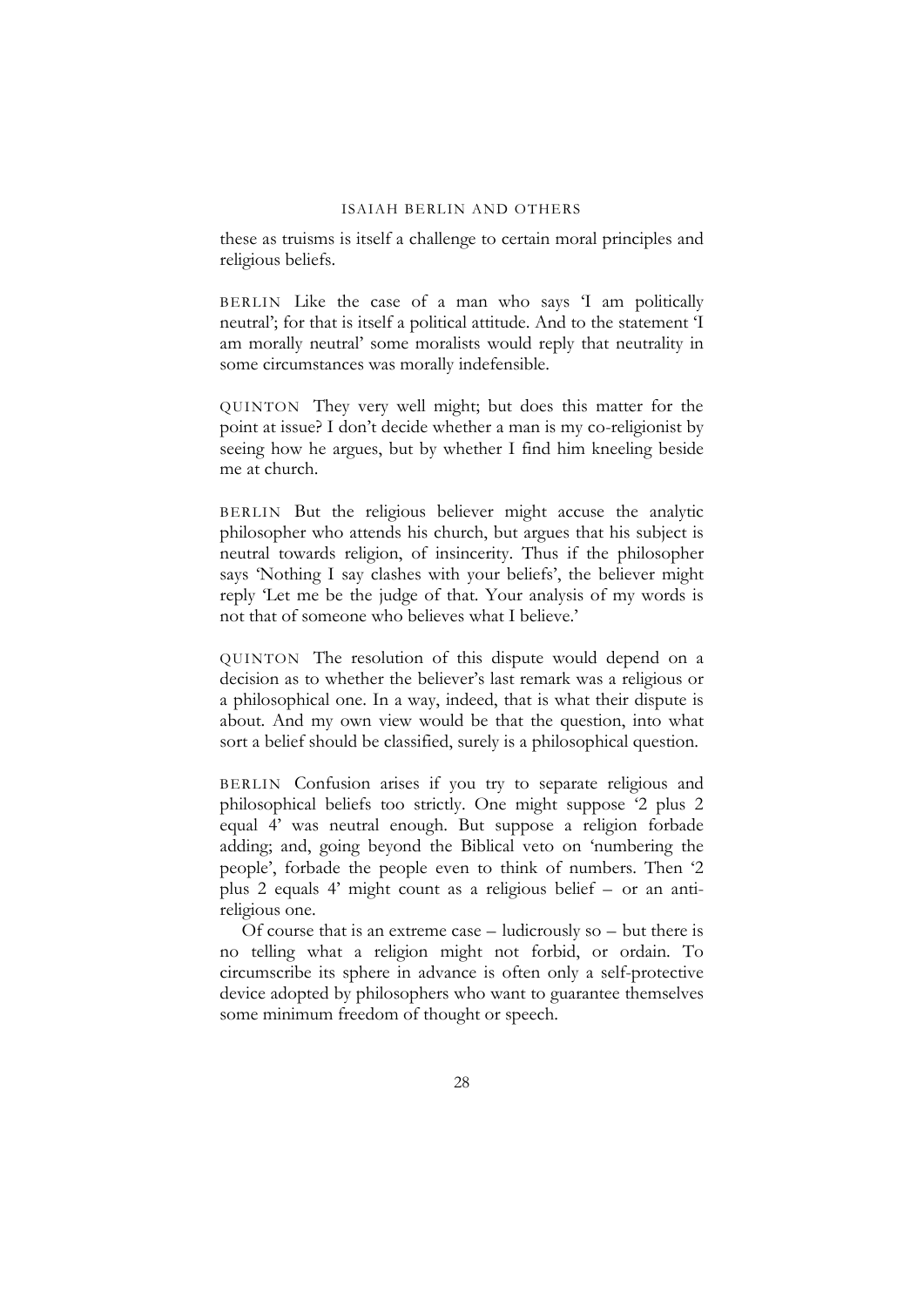HAMPSHIRE We must remember that this rigid division of beliefs into independent spheres or compartments is relatively new. Perhaps this is part of the 'revolution' we have been talking about. I think that, as a matter of historical fact, it is largely due to Wittgenstein's influence, although it may be a misunderstanding of him. In any case, it is a philosophical thesis which needs to be defended by argument. From what logical doctrines is the principle of division derived? I have never seen anything like a sufficient demonstration that religious beliefs, moral and political attitudes (to use this question-begging word) and philosophical opinions should each fall tidily into their own compartment, each supported by their own kind of reasons, with no interconnection between them. Persons cannot divide themselves, and they must find some standard of rationality and honesty somewhere; they will want to connect, to fit together, what they believe, and to test their beliefs in every sphere. The evidence of history shows that they will always knock down barriers and compartments, from mere selfrespect, or respect of reason and honesty.

People who are not philosophers have become more interested in philosophy in the last twenty years, because they know that, if there have been new insights in philosophy, these must have their importance elsewhere – in discussions of politics, of scientific method, of literary criticism and aesthetics, of psychology, of the interpretation of history, and so on. And such people are right: these insights are relevant, as the insights of Descartes and Kant were relevant; they suggest new and, as it now seems, clearer terms in which politics, literary criticism and aesthetics, psychology, history and so on, can be discussed. If we say 'There is philosophy on the one side: my attitudes on the other', we make philosophy a private game, or part of the syllabus; and at the same time we trivialise our beliefs by calling them 'attitudes'.

QUINTON Oh, but I must make it clear that it's quite wrong to think that analytic philosophers mean to suggest that attitudes or beliefs are unimportant when they separate them off from philosophy.

I'd better say at once that for my own part, my moral and political views are much more important to me than my philosophical ones. To change the former would involve a much greater disturbance than to change the latter!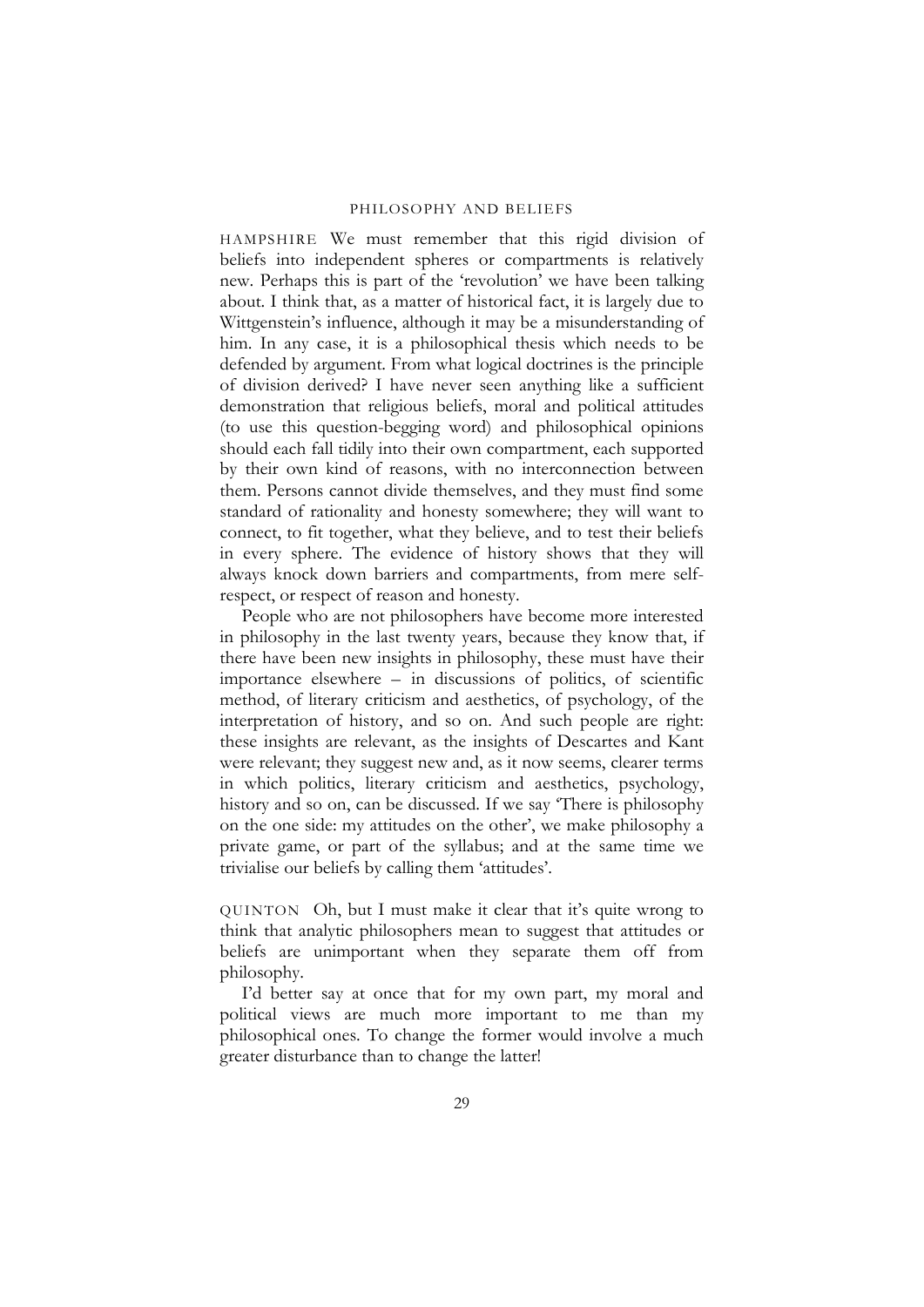MURDOCH Perhaps it might help a little towards resolving the dispute if one emphasised that there were two quite distinct contentions here. We should separate the contention that there are no barriers to the use of philosophical methods – so that philosophy could, for instance, help to establish or discredit religious beliefs – from the different contention that in taking up a philosophical position we are frequently, or to some extent, taking up a moral position. One could maintain the second without maintaining the first.

QUINTON Certainly I would insist that one must distinguish 'positions' from the kind of argument that is used to support them.

If I may speak personally again: I am more in sympathy with the conclusions T. H. Green reaches, by a method of argument I reject, than those which G. E. Moore reaches, by a method of argument I am more inclined to accept.

MURDOCH So do you hold that all political differences are merely empirical or concrete?

HAMPSHIRE Just differences about actual measures of policy?

BERLIN And do you really believe that all differences of what you call *Weltanschauung* are merely differences of character, temperament, disposition to act or feel in this or that way; that they involve no beliefs and assumptions which can be, and have been for centuries, analysed by philosophers?

QUINTON I believe, at any rate, that what sort of philosopher a man is does not tell you much about what he is like as a man. The differences between Mill and T. H. Green were philosophical rather than political; while the differences between Green and Bradley were political rather than philosophical. Yet, though Green and Mill were very different as philosophers, they were much more like each other, as men, than were Green, with his public spirit and his nobility of character, and Bradley, with his invalid's savagery and his ornate arrogance. And the Oxford philosopher today is no more one type of man, with one set of attitudes to the world, than he was in the late nineteenth century.